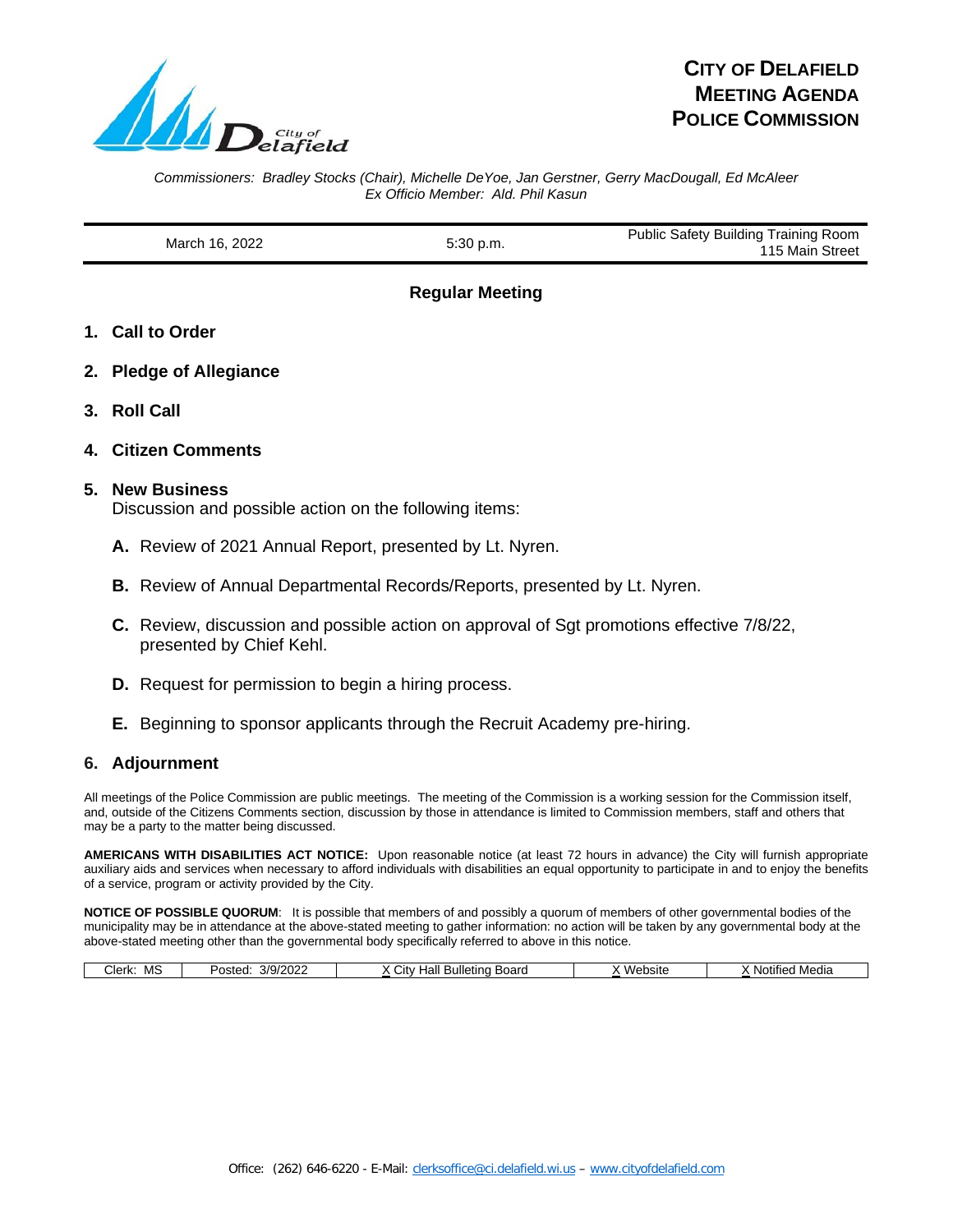# **City of Delafield Police**



# **2021 Annual Report**

**Lieutenant Landon Nyren, CPM**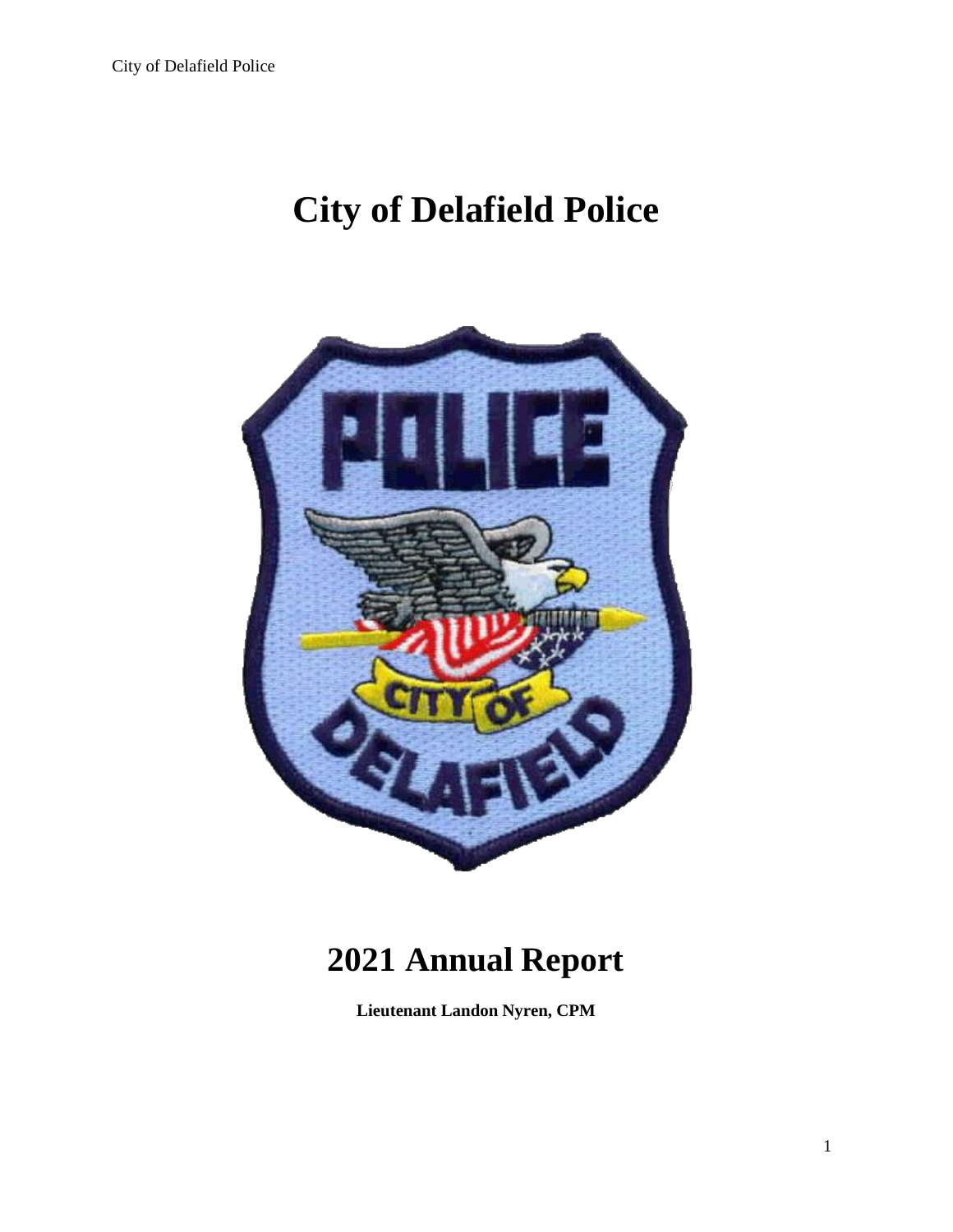# **Staffing**

## **Organizational Chart**

The department is composed of 16 full time sworn personnel and two full time non-sworn clerks. Sworn personnel consist of the Chef of Police, Police Captain, Police Lieutenant, Detective and 12 Officers split between four shifts.

- The department provides 24 hour a day service, 365 days a year.
- Each shift overlaps with the previous shift by 30 minutes to allow consistent coverage and reduces overtime expenditures due to records keeping and report writing.
- The Late Power Shift provides extra coverage during busy times in the evening.
- A Detective position was created and filled in January 2019 by assigning Officer Bloedow to assume those duties, assisting with investigations that would otherwise impose on routine patrol operations.



# **New Officer**

In 2021 Officer Michael Bennett joined our department. Bennett comes to us with several years of experience as a Police Officer with another agency in Waukesha County. Bennett brings significant lake patrol experience and is a state certified instructor.

#### **Future Reorganization**

In 2021 it was proposed and approved by the Police Commission to restructure the department after the projected retirement of the Police Captain in 2022. Instead of replacing the captain, we will create three Sergeant positions. These will be patrol supervisors on each of the three shifts. These three positions will take on some basic administrative tasks, but will have the main focus of patrol duties and supervision. This reorganization moves an existing position to the patrol staff, allowing for more coverage. There is no budgetary increase with this reorganization.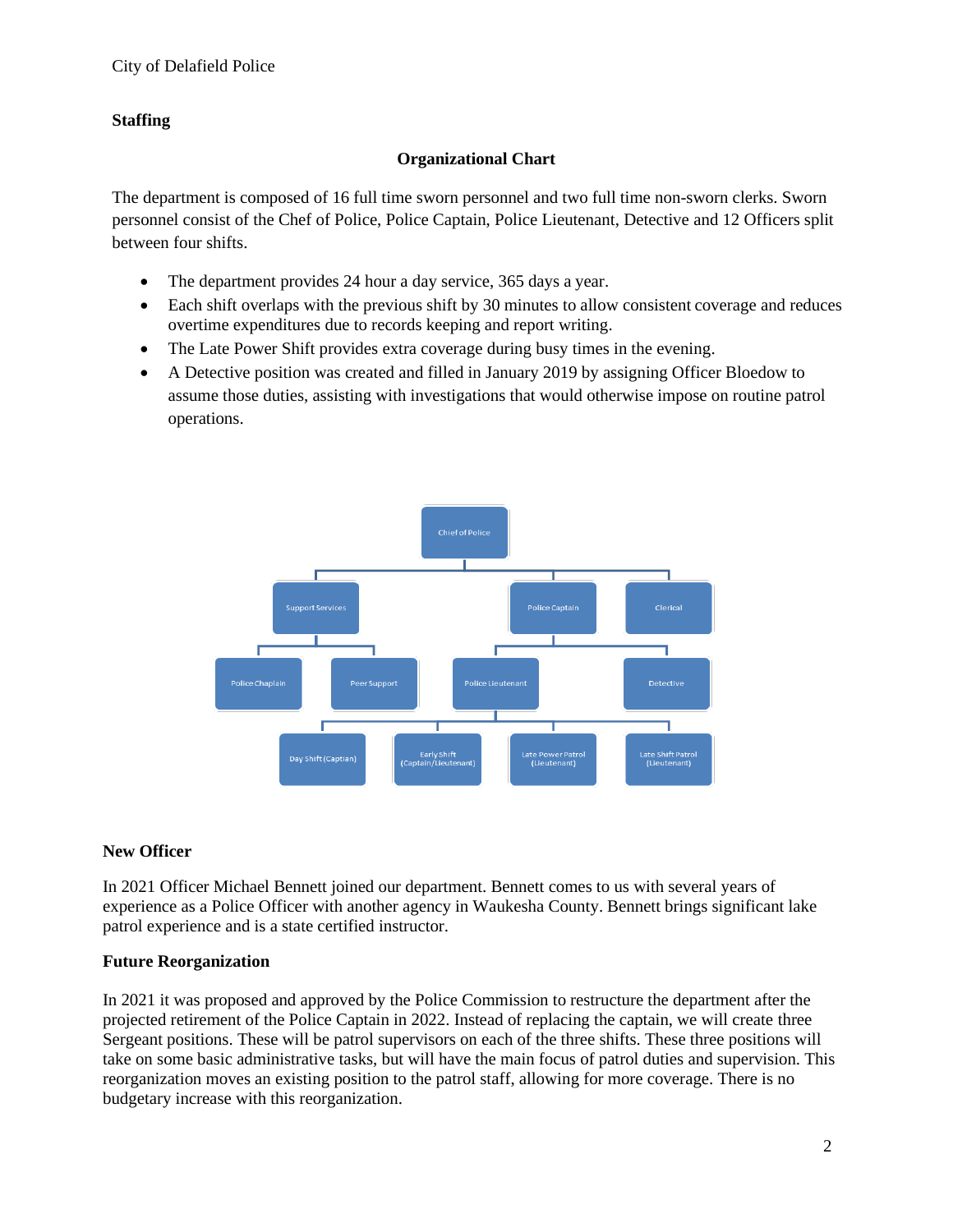#### City of Delafield Police

#### **Awards and Recognitions**

This year several officers received awards or recognition for their actions.

## **Department Challenge Coin – Officer Ryan Jacobs**

Officer Jacobs responded to a road rage incident where he confronted the suspect, who was on foot near his automobile. He determined the suspect was armed with what appeared to be a black semiauto handgun. The suspect was making comments which implied he wanted to die and was intent on accomplishing that goal by "suicide by cop." Jacobs engaged in dialog as other assets responded and maintained an effective line of communication, effectively establishing rapport with the suspect. After a significant amount of time in negotiations with the suspect, he surrendered and was taken into custody with no injuries to anyone involved.

## **Unit Award (Waukesha County Sheriff's Department, Awarded in 2021) – Officers Ryan Jacobs and William Hoffman, Lieutenant Landon Nyren**

In 2020, the Multi-Jurisdictional Civil Disturbance Unit (CDU) was deployed over 30 times. The majority of these deployments were under mutual aid to the Cities of Milwaukee, Wauwatosa, and Kenosha. These activations spanned from a few days to nine days in length. The deployments often occurred with minimal notice and were lengthy shifts. The CDU was the first line of defense, and in most cases the only line of defense. The commitment of these officers and deputies was unwavering. The members of the Waukesha County Sheriff's Office CDU were instrumental to the success of the missions and are keeping with the highest traditions of the Waukesha County Sheriff's Office. Officer Ryan Jacobs, Officer William Hoffman, and Lieutenant Nyren served on this unit and deployed on these missions. We discussed in detail last year the importance of these multi-jurisdictional teams to the communities they serve. Our commitment to these teams is unwavering.

#### **Distinguished Service Medal – Captain Robert Hagen**

Hagen's sustained performance in all aspects of departmental operations has had a lasting and overall positive impact on this agency. Since he was hired, Hagen has been instrumental in creating the current work environment and ethos both as a Patrol Officer through his current position as Police Captain. Additionally, every aspect of our agency has been impacted by Hagen.

It is rare that one person has this much influence on a single agency. Without Capt. Hagen, this department would be a very different place. We would not be as effective and efficient an organization as we are without his input.

## **Medal of Valor (Awarded in 2021) – Officers Michael Henning, Douglas Burke, Matt Seeger (Hartland), and Adam Skirbish (Chenequa)**

# **Purple Heart (Awarded in 2021) – Officers Michael Henning and Matt Seeger (Hartland)**

#### **Civilian Gallantry Award (Awarded in 2021) - Scott Prescott**

#### **Civilian Good Samaritan Certificate (Awarded in 2021) - Angela Phillips and Richard Prescott**

In November of 2020, Officers Burke and Henning were involved in a critical incident leading to a shooting. Officer Henning and Hartland Officer Seeger were shot. Despite being struck by gunfire in two places; Officer Henning returned fire and drove the still attacking suspect into a wooded area. Officers Burke and Skirbish arrived immediately after the shooting and secured the scene for EMS, provided medical aid and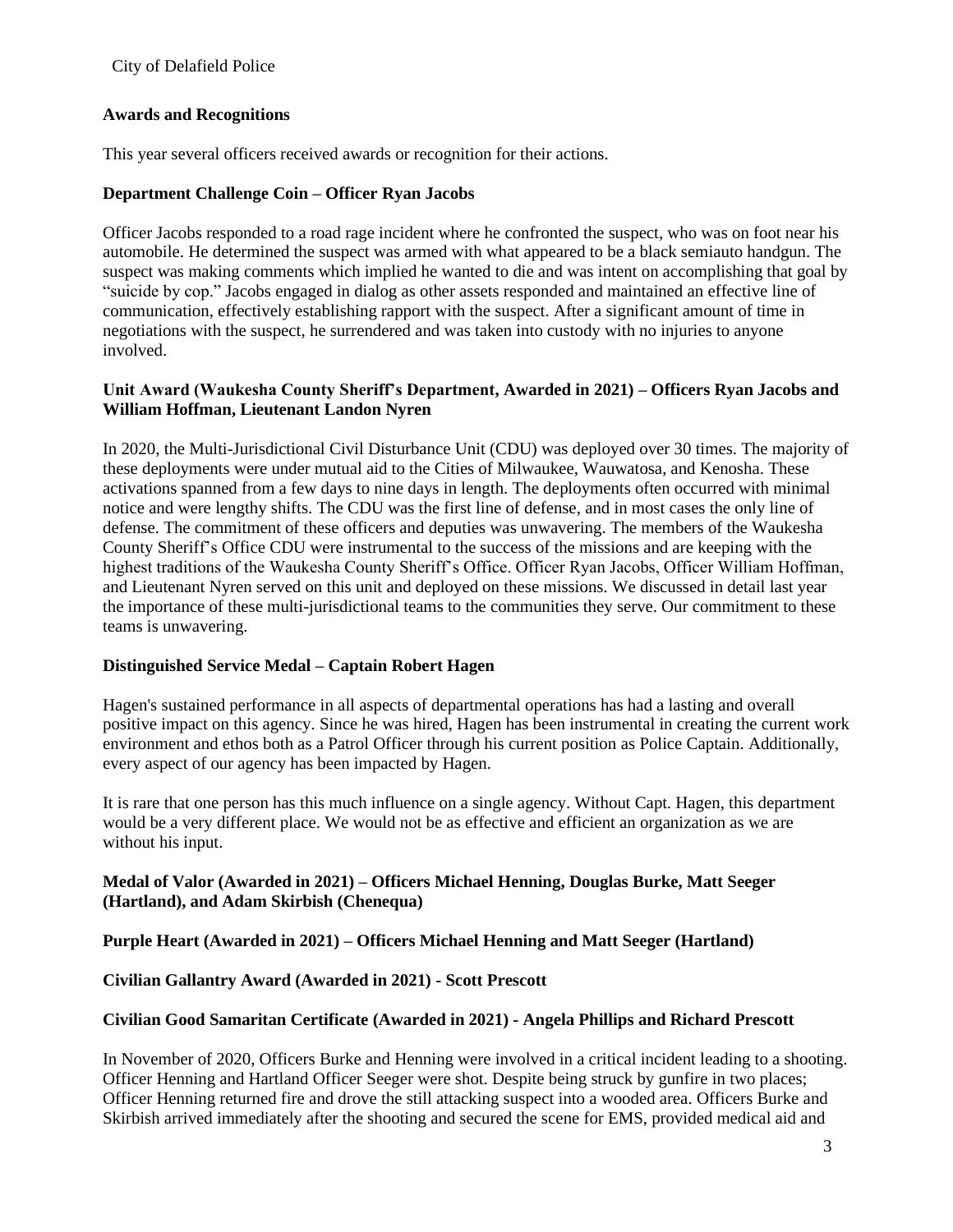organized incoming units. Both injured officers survived this incident and no additional people were injured.

Through the actions of alert and aware citizens, the suspect was located and taken into custody. Angela Phillips and Richard Prescott both observed the male suspect, were aware of the ongoing search and notified 911 of his location. Scott Prescott, Richard's son, confronted the suspect and ordered him, at gunpoint, into an open field. This is the location he was ultimately taken into custody.

Due to the selfless actions taken by all officers and citizens in this incident, there were no further injuries and everyone went home at the end of the day. We also would like to thank the hundreds of regional officers that assisted that day.

The actions by all these individuals exemplify the care all officers have for their community and those who are in need. Great job Officers.

# **Lethality Assessment Program (LAP)**

In 2017 our agency began work with the Waukesha Sherriff's Department, the District Attorney's Office, and the Women's Center to implement the Lethality Assessment Program. This evidence-based tool is utilized in domestic violence calls to determine if a victim is a high risk for domestic homicide.

We have implemented the program for all domestic incidents and it has resulted a significant increase of victims seeking assistance through the Women's Center.

#### **New Tools for Violent Altercations**

In 2021 our agency implemented the PepperBall launcher system. This system enables officers to utilize a less-than-lethal projectile system, similar to paintballs, at distance, when encountering a violent individual. This can include individuals armed with knives or a blunt object, or who are hidden from view in a standoff situation. This system is not intended for individuals threatening others with a firearm. This system gives officers an option below lethal force in situations where there were very limited options in the past.

Our first choice in all violent interactions is de-escalation. However, when an offender makes the decision to threaten force against officers or citizens, this tool allows us to engage that subject without escalating to deadly force, if practicable.

#### **Incident Based Reporting/Clearance Rates**

Clearance rates are based on Incident Based Reporting statistical data, which are comprised of most criminal offenses. This data is reported to the Federal Bureau of Investigation where data is collected and made available to the public. The below selection of data is a small selection of the most common and most serious offenses.

We are fortunate that no Criminal Homicide incidents were reported in the past five years. However, the following graphs illustrate the reported, substantiated and cleared crimes in the other categories reported, in addition to historical data.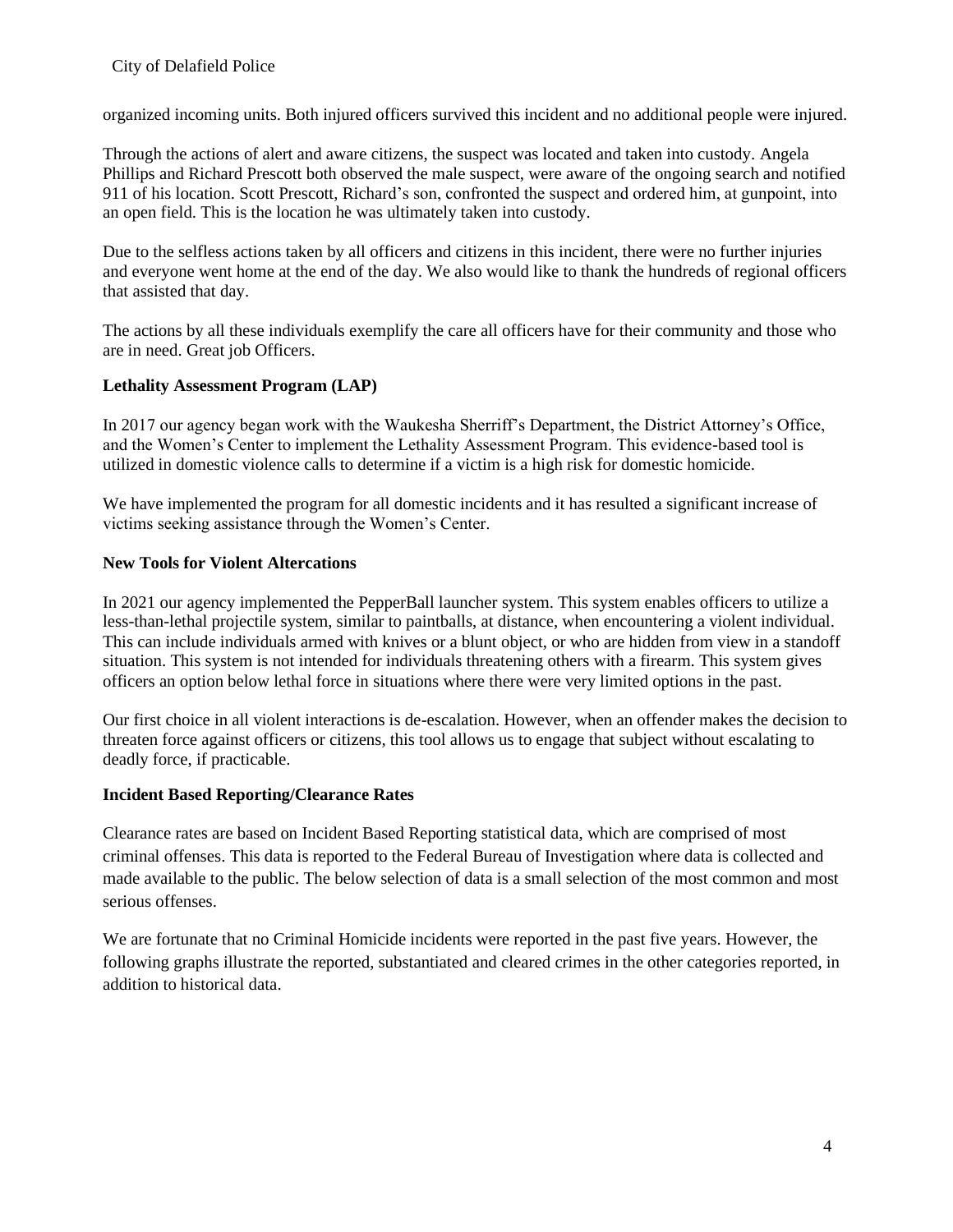

Robbery results when an offender takes property by force from a victim. Traditionally, we have few reported incidents of this type and experience high clearance rates, as well.



Assaults refer to crimes involving physical conflict between parties. We are fortunate to not have many of these incidents reported. Once again, the rate of these incidents being reported is consistent and fairly low for a community our size. However, our rate of clearing these incidents remains high.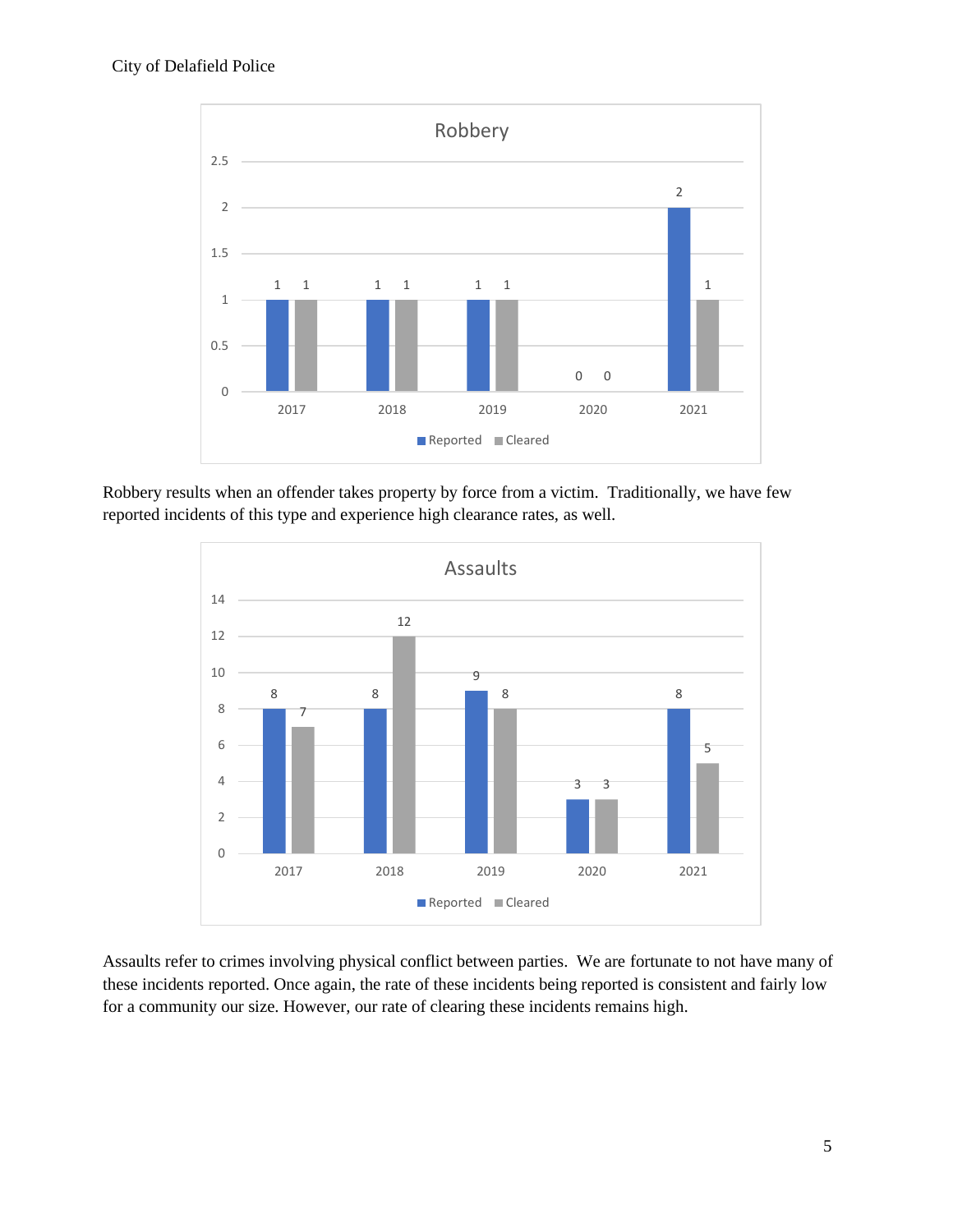

Burglaries refer to a suspect entering into a secured location to commit a crime. These incidents are routinely very difficult to clear since there is normally no witness to the incident. A great deal depends on the identification, collection and preservation of physical evidence that is used to identify and arrest a suspect. Burglary is at an all-time low in the city.



Larceny is the result of the unlawful taking of property from the victim without consent. A great deal of the department's larceny cases involves retail theft.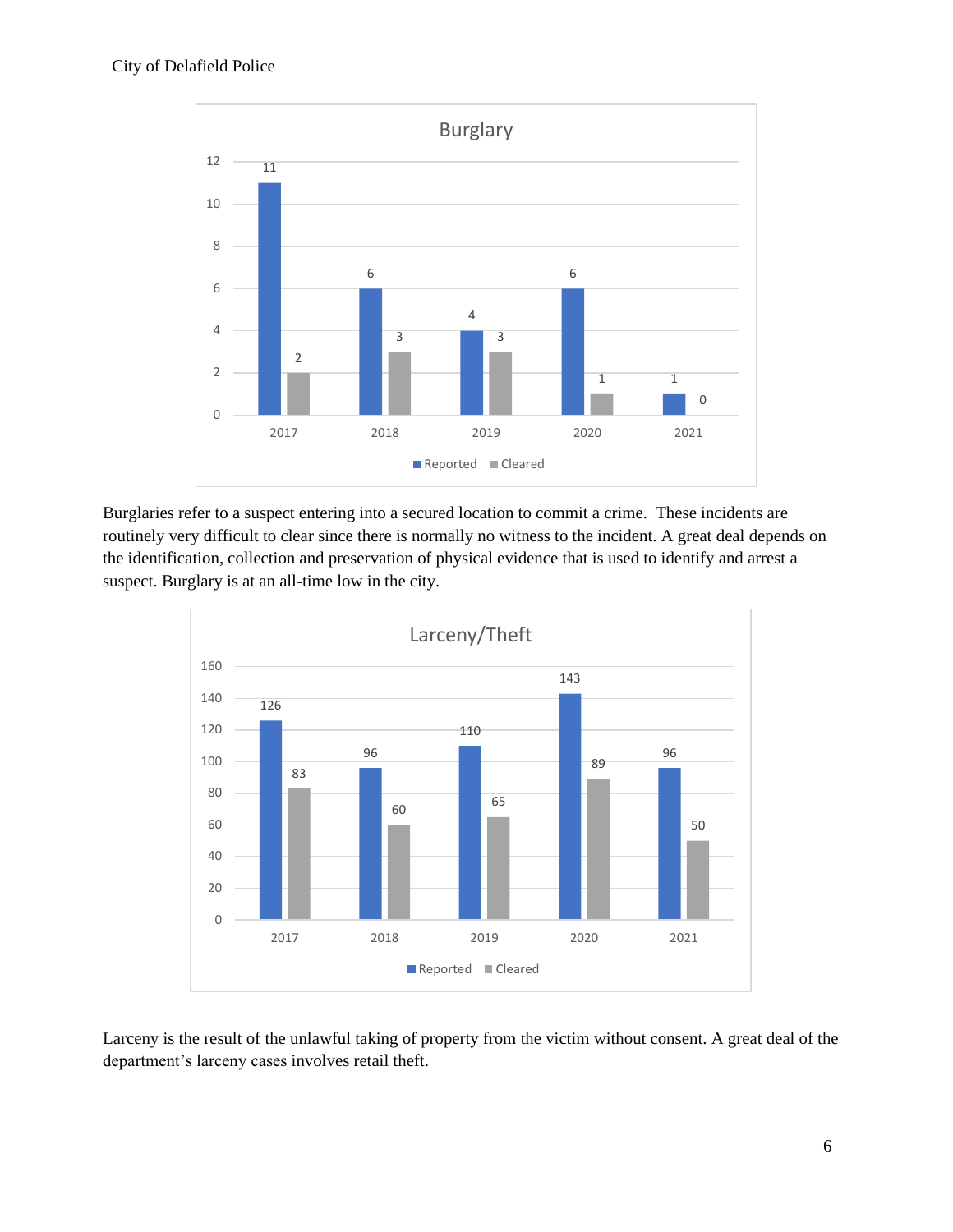

Motor vehicle thefts include the theft of trailers. Many times, these are difficult to prove when the vehicle or trailer is taken but there is a delay in reporting the incident due to not being aware a trailer was taken. However, as a community, we experience relatively low totals of these types of crimes report and respectable clearance rates.



In 2021 we did have one incident of forcible rape, which was cleared.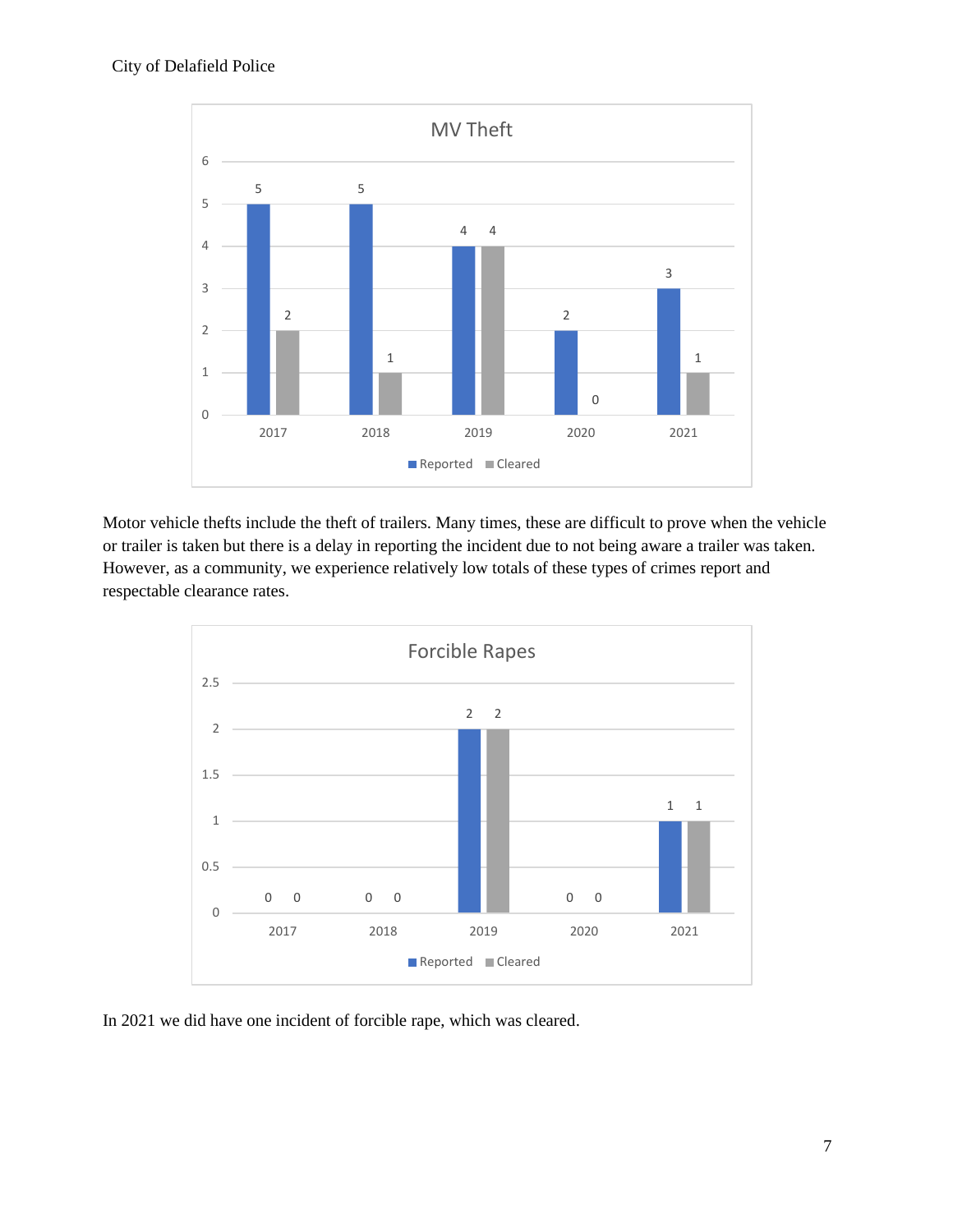

Crime appears to increase significantly this year, but this is due to a change in the statistics gathered from previous years. See below for an explanation of this change and its impact on this data and our clearance rate:



The department is committed to effective Community Oriented Policing Strategies that include active engagement with citizens. This is done by conducting foot patrol at parks, schools, banks and businesses. Doing this allows us to know community members as more than just faces on the street. We also learn about what is important to community members and engage citizens in the achievement of our goals and mission.

While there are many factors responsible for the reduced clearance rate, our rate of 51% is still well above the national average of 31% (2019). Our property crime clearance rates are also above our similar sized neighboring jurisdictions.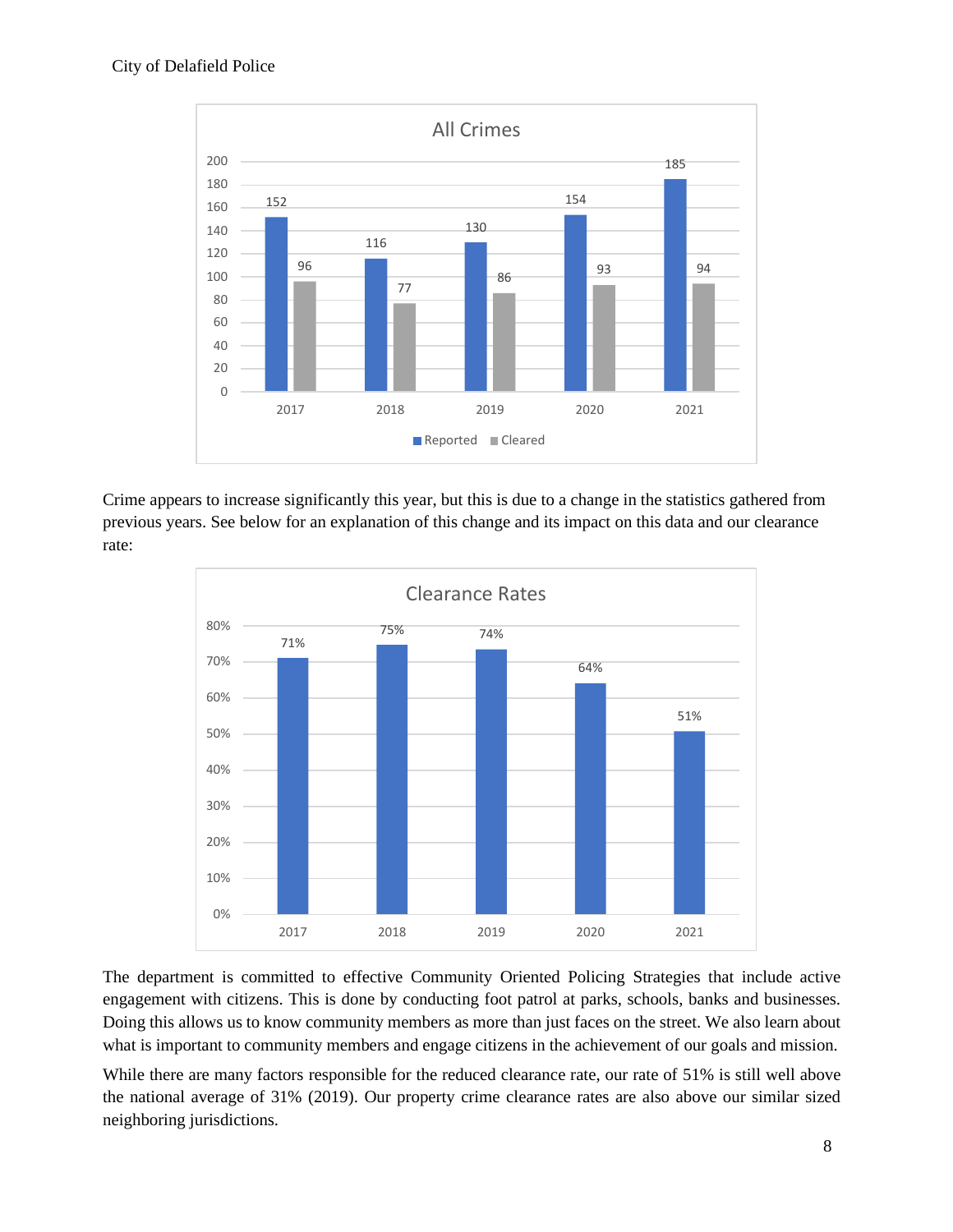## **Incident Based Reporting (IBR) Transition**

In 2021 our agency began compiling IBR data in lieu of UCR summary reports. This is a nationwide transition and we have been certifying our data since April of 2020. This new data collection system is much more comprehensive and has a much more stringent validation procedure. Comparing to historical data will be difficult, but we should be able to continue our trend analysis between the two data types. 2021 was the first year where we collected IBR data exclusively.

There is also a notable drop in the clearance rate in IBR. This can be attributed to multiple factors. In UCR, a crime could be cleared when charges were referred to the District Attorney's Office. In IBR, clearances are only counted when an arrest is made in the case. In many of our theft cases, these arrests often do not occur contemporaneous to the offense, resulting in a reduced clearance rate until later. We are also continuing to work with our County Jail to ensure accurate arrest records for these IBR cases.

There are more crimes counted in IBR, specifically property crimes like fraud. These are notoriously hard to solve due to the majority of the offenders being outside the United States. Our clearance rate for these offenses is 5%. Our total number clearances have remained consistent, with a modest increase, indicating we are solving the same number of cases. We are counting more crimes in these specific statistics than we have in the past.

Finally, the definition of a clearance in IBR is different from UCR and we are sometimes not able to mark a case as cleared in IBR that would have been cleared in UCR. Even with this data, our clearance rate is still above the national average.

## **Total Incidents**

Incidents, or events, are any activities documented by members of the department on a day-to-day basis. Incidents include initiated activity like traffic enforcement and response to calls for service(s) from citizens. These statistics do not include time spent completing paperwork, conducting investigations and documentation. In 2021 the department documented the greatest number of calls for service in the department's history. We do not see this trend slowing in the future.

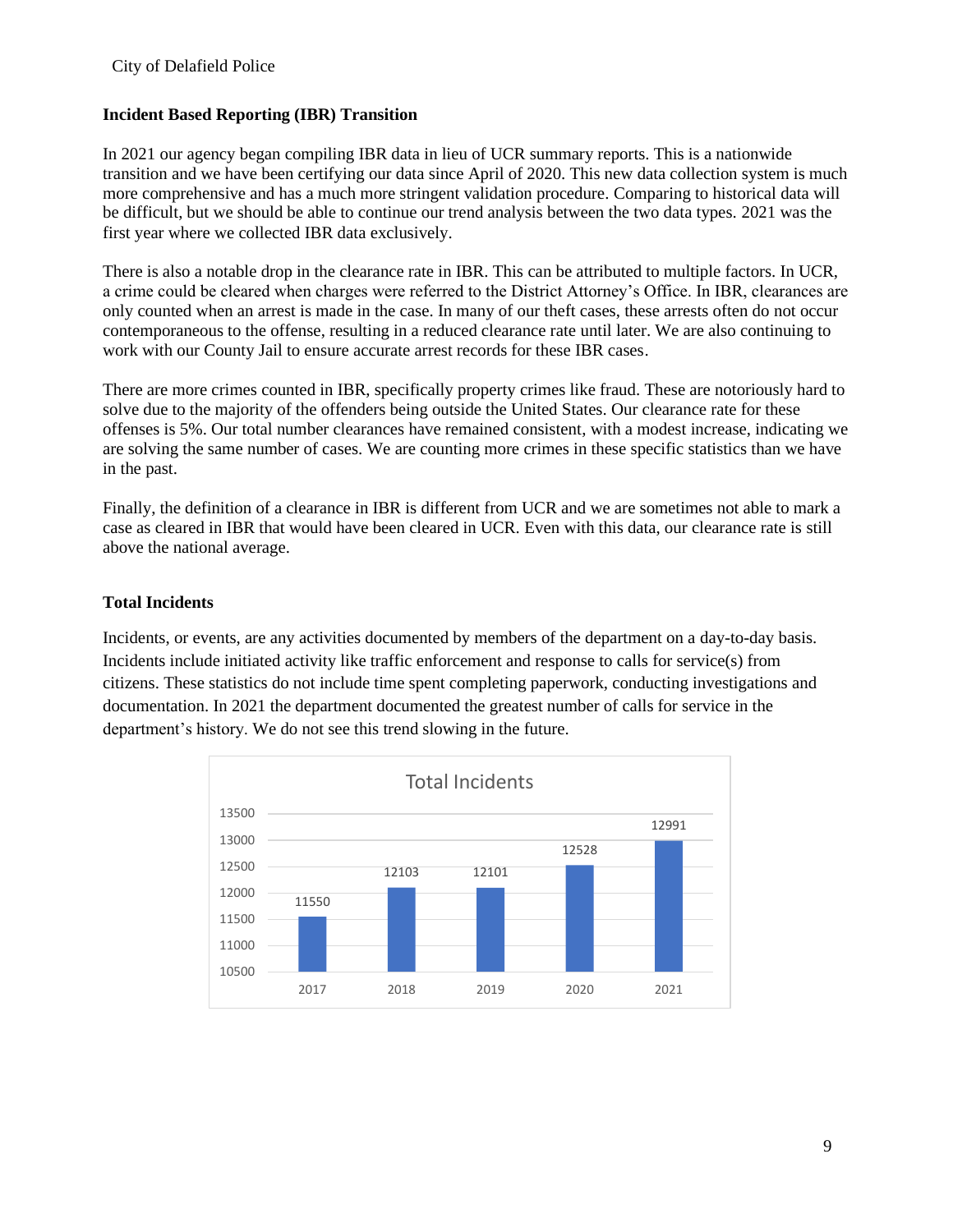# **Multijurisdictional Units**

Our agency has been a member of several multijurisdictional units for several years. These are teams that are comprised of officers from multiple agencies across Waukesha county.

# **Suburban Critical Incident Team (SCIT)**

This unit responds to high-risk incidents that require a highly trained tactical unit. The team is comprised of several member departments: Delafield, Hartland, Chenequa, Village of Pewaukee, City of Brookfield, New Berlin, Elm Grove, Mukwonago and Muskego. This team trains extensively and is ready to deploy as needed. Our department has two officers on the team, one operator and one negotiator.

# **Major Investigations Unit (MIU)**

This unit responds to large incidents that would overwhelm most agencies. The team is comprised of investigator and officers that are specially trained in specific areas of investigations. Theses include evidence recovery and processing, photography, fire investigation, sensitive crimes, and computer forensics. Our department has five members assigned to the unit, including the Detective and Lieutenant.

# **Civil Disturbance Unit (CDU)**

This unit responds to large disturbances or large gatherings that may require advanced crowd control tactics. It is comprised of many Waukesha County agencies and is administered by the Waukesha Sheriff's Department. This unit trains in safe management of large crowds and disturbances. Our department has three members assigned to the unit, including the Lieutenant.

# **Traffic Enforcement**

One of the responsibilities of department members is traffic enforcement. This includes proactive patrol as well as responding to complaints regarding ongoing problems.



2020 traffic enforcement totals were affected by the global Pandemic. At the outset, not knowing what to expect, Officers were directed to limit exposure to the Covid-19 virus in a number of ways. This included traffic enforcement as well as responding to rescue calls where there was evidence of infection and face to face interaction until the summer. 2021 saw an increase in traffic enforcement.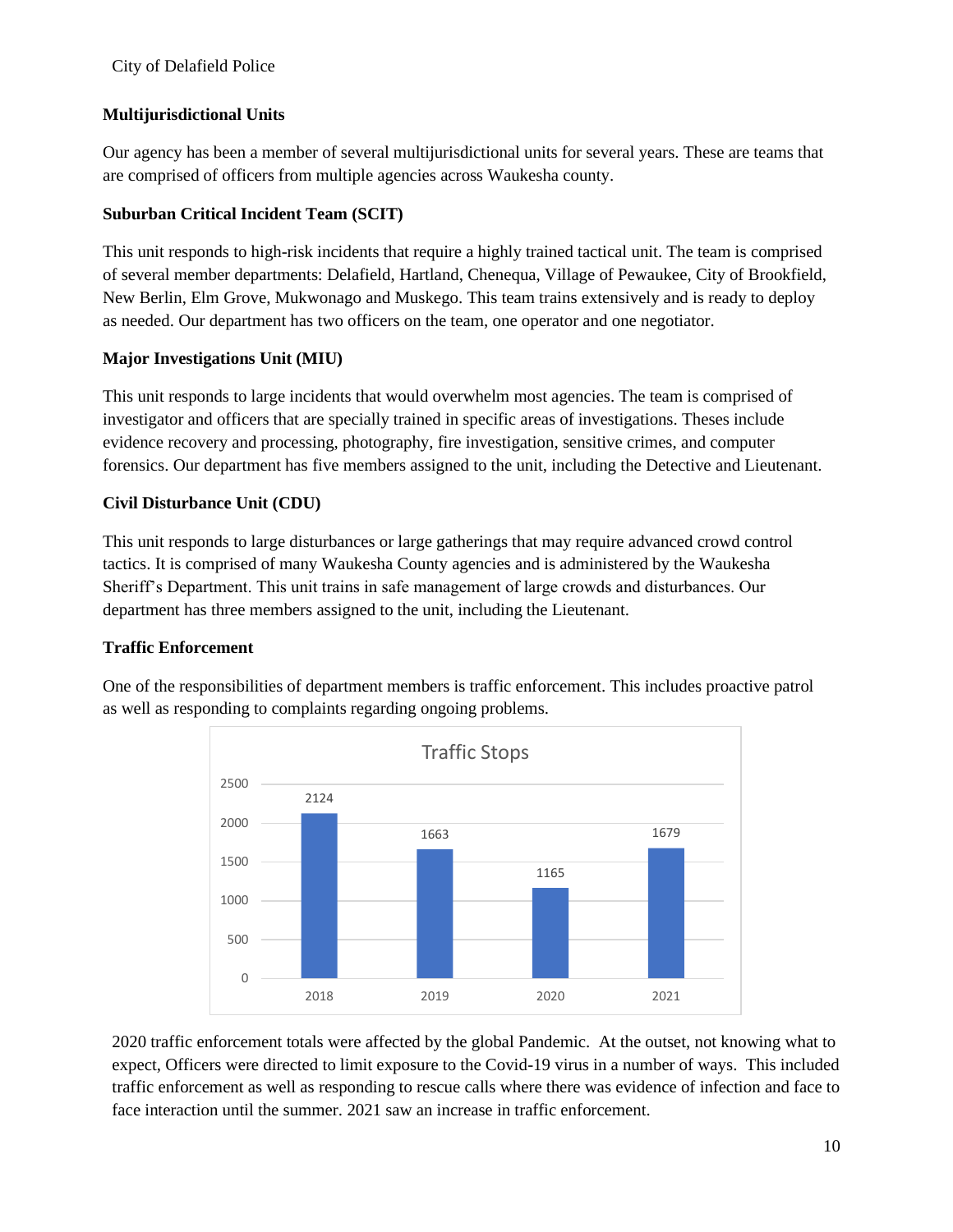

The outcome of any traffic contact is dependent on the circumstances, offense and nature of the interaction. The outcomes include arrest, citation, written and verbal warning, as well as repair notices for equipment violations. However, one consistent way to gauge results of traffic enforcement is the total number of citations issued on a yearly basis. It should be noted that in certain circumstances, more than one citation may be issued as a result of a single contact.



Although a single contact may result in multiple citations, that is not common. The department does not view traffic enforcement as revenue generating, but rather as an opportunity to educate and incentivize safe driving habits.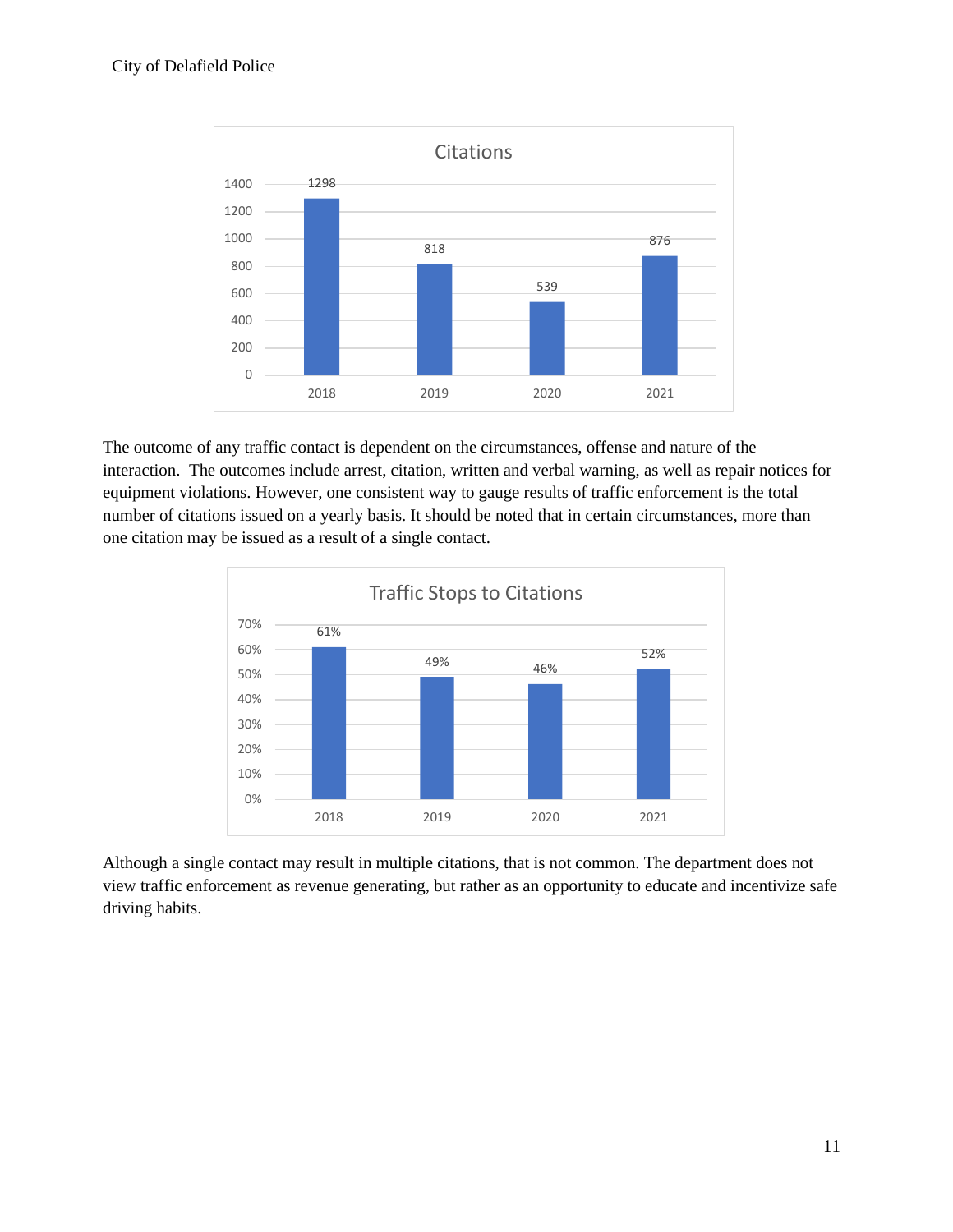# **Boat Patrol**

The department provides Boat Patrol Operations during the warm weather months. Emphasis is placed on the months of June, July and August. All members participate in this function after receiving training that has been recognized by the Dept. of Natural Resources as a model for other agencies to follow.



Enforcement is focused on education and safety matters rather than the generation of revenue for the city. The ratio of hours worked to either citations or written warnings issued results in the city being reimbursed at the highest rate possible by the DNR on a yearly basis.



Obviously, our activities are not limited to enforcement, but include numerous other activities performed during Boat Patrol operations. This may include, but is not limited to safety compliance inspections of watercraft, search and rescue, individual and vessel assists. The Officers conducting Boat Patrol operations are there to maintain a safe and enjoyable resource for all citizens to utilize.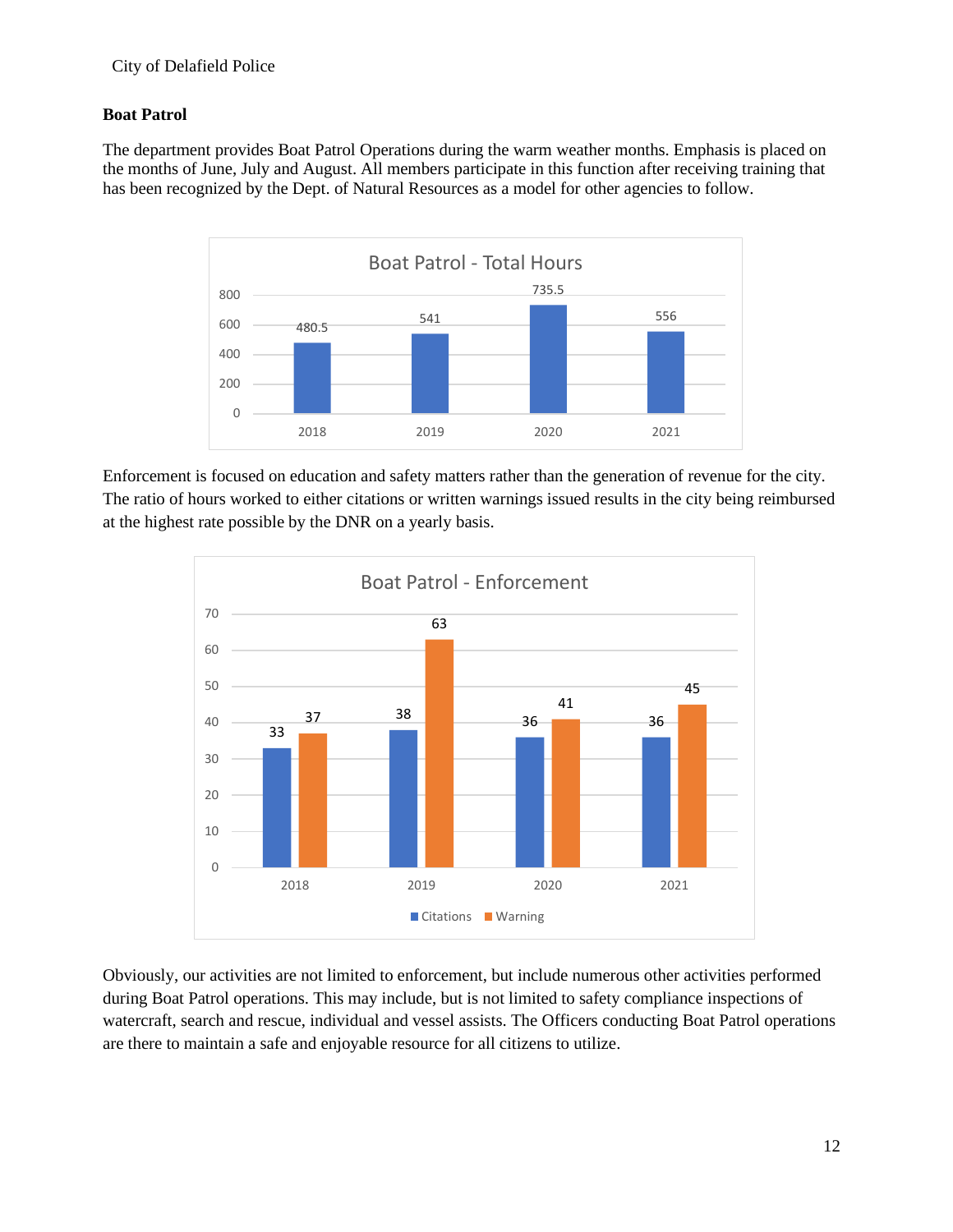# **Budget**

The department's budget has been an issue of debate for many years. When observed in a bubble, the department is an expensive resource to support. However, when you consider the mission and goals of the department, as well as overall success, it becomes clear that the costs involve an investment in a quality community overall.



Department members do not focus on revenue generation. While revenues do include fines from the city's municipal court, they are nominal. Funds are generated from various sources, including grants, the sale of unused or obsolete equipment, and, when possible, donations. The large spike in revenue in 2020 was due to a State Routes to Recovery grant and insurance payments on a totaled vehicle from a prior year.



The department's capitol expenses are minimal. Most of the organization's expenses do not correspond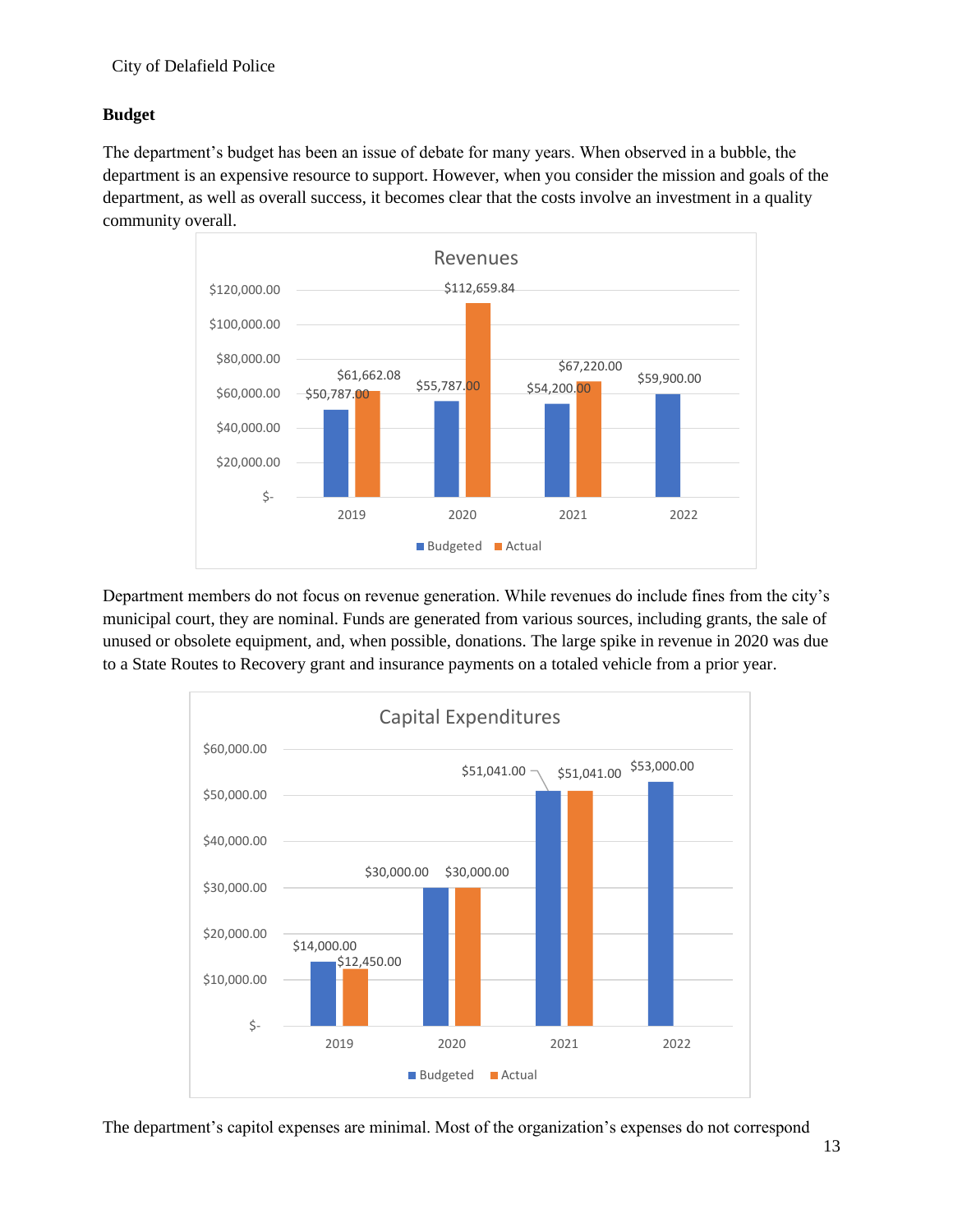with requirements for capital expenses. However, even when capitol expenses are requested, we ensure we only utilize what is required to achieve the intent of the request. In 2021 we see an increase as the purchasing and upfitting of a new police cruiser were moved out of the operating budget and into the capital expenditures. This was a result of doubling the service life of patrol cruisers from three to six years and will net a significant savings for the taxpayers.



The department's Operating Budget impacts day to day efficacy and functionality of the department and especially our personnel. The department's true strength is its personnel. Two positions were added in 2017, but hiring and training those individuals resulted in the department operating under strength for the whole year.

We work hard to identify and implement savings whenever and wherever possible. For example, in 2018 our Municipal Court became paperless, resulting in savings related to paper consumption and printing expenses on a monthly basis. Therefore, we are able to remain under budget not intentionally, but by identifying opportunities for savings and implementing them as soon as practicable.

In 2021, two officers left the department and those positions were vacant for several months. This accounts for the significant amount we were under budget.

Yearly savings are not due to excesses in budgeted amounts, but because the department actively seeks savings in all areas on an ongoing, perpetual basis, and immediately implementing any and every possible opportunity to save that is practicable. We understand that managing public funds is of the utmost importance and that any amount of cost savings and reduction in expenditures is not only desirable, but necessary for the fiscal wellbeing of the community.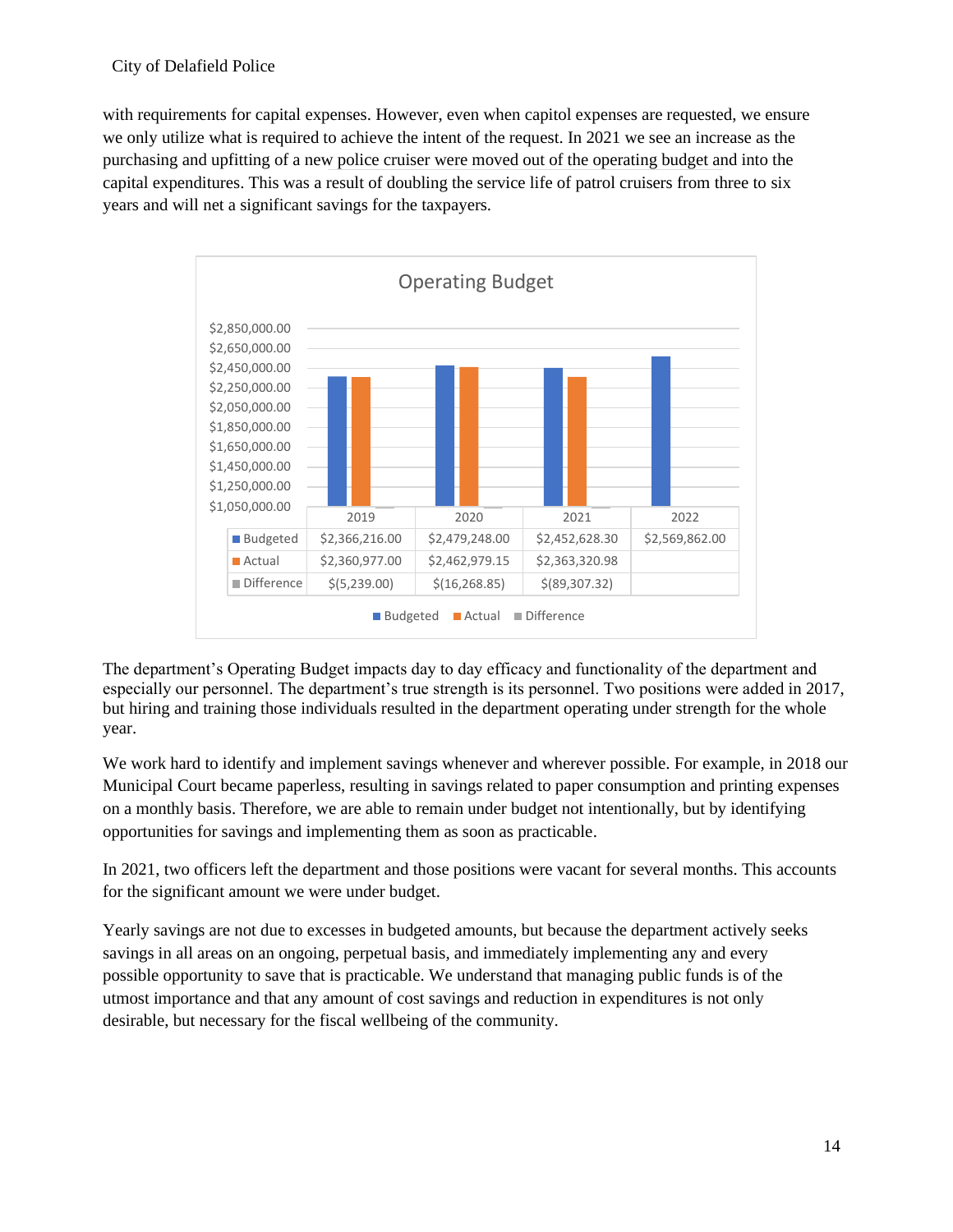# **DCP Biased Based Policing Annual Review**

|         | <b>Year: 2021</b> |      |      |                            |                                        |                        |                                    |             |                                       |                                           |                 |                       |                                 |
|---------|-------------------|------|------|----------------------------|----------------------------------------|------------------------|------------------------------------|-------------|---------------------------------------|-------------------------------------------|-----------------|-----------------------|---------------------------------|
| Officer | Event #           | Date | Time | Report<br>Received,<br>Y/N | Supervisor<br>Notified,<br>${\rm Y/N}$ | Supervisor<br>Assigned | Video<br>Available,<br>${\rm Y/N}$ | Disposition | Referred to IA<br>Coordinator,<br>Y/N | Level of<br>Infraction (If<br>Applicable) | Action(s) Taken | <b>Training Needs</b> | Policy Change Recommendation(s) |
|         |                   |      |      |                            |                                        |                        |                                    |             |                                       |                                           |                 |                       |                                 |
|         |                   |      |      |                            |                                        |                        |                                    |             |                                       |                                           |                 |                       |                                 |
|         |                   |      |      |                            |                                        |                        |                                    |             |                                       |                                           |                 |                       |                                 |
|         |                   |      |      |                            |                                        |                        |                                    |             |                                       |                                           |                 |                       |                                 |
|         |                   |      |      |                            |                                        |                        |                                    |             |                                       |                                           |                 |                       |                                 |
|         |                   |      |      |                            |                                        |                        |                                    |             |                                       |                                           |                 |                       |                                 |
|         |                   |      |      |                            |                                        |                        |                                    |             |                                       |                                           |                 |                       |                                 |
|         |                   |      |      |                            |                                        |                        |                                    |             |                                       |                                           |                 |                       |                                 |
|         |                   |      |      |                            |                                        |                        |                                    |             |                                       |                                           |                 |                       |                                 |
|         |                   |      |      |                            |                                        |                        |                                    |             |                                       |                                           |                 |                       |                                 |
|         |                   |      |      |                            |                                        |                        |                                    |             |                                       |                                           |                 |                       |                                 |
|         |                   |      |      |                            |                                        |                        |                                    |             |                                       |                                           |                 |                       |                                 |
|         |                   |      |      |                            |                                        |                        |                                    |             |                                       |                                           |                 |                       |                                 |
|         |                   |      |      |                            |                                        |                        |                                    |             |                                       |                                           |                 |                       |                                 |
|         |                   |      |      |                            |                                        |                        |                                    |             |                                       |                                           |                 |                       |                                 |
|         |                   |      |      |                            |                                        |                        |                                    |             |                                       |                                           |                 |                       |                                 |
|         |                   |      |      |                            |                                        |                        |                                    |             |                                       |                                           |                 |                       |                                 |
|         |                   |      |      |                            |                                        |                        |                                    |             |                                       |                                           |                 |                       |                                 |
|         |                   |      |      |                            |                                        |                        |                                    |             |                                       |                                           |                 |                       |                                 |
|         |                   |      |      |                            |                                        |                        |                                    |             |                                       |                                           |                 |                       |                                 |
|         |                   |      |      |                            |                                        |                        |                                    |             |                                       |                                           |                 |                       |                                 |
|         |                   |      |      |                            |                                        |                        |                                    |             |                                       |                                           |                 |                       |                                 |
|         |                   |      |      |                            |                                        |                        |                                    |             |                                       |                                           |                 |                       |                                 |
|         |                   |      |      |                            |                                        |                        |                                    |             |                                       |                                           |                 |                       |                                 |
|         |                   |      |      |                            |                                        |                        |                                    |             |                                       |                                           |                 |                       |                                 |
|         |                   |      |      |                            |                                        |                        |                                    |             |                                       |                                           |                 |                       |                                 |
|         |                   |      |      |                            |                                        |                        |                                    |             |                                       |                                           |                 |                       |                                 |
|         |                   |      |      |                            |                                        |                        |                                    |             |                                       |                                           |                 |                       |                                 |
|         |                   |      |      |                            |                                        |                        |                                    |             |                                       |                                           |                 |                       |                                 |
|         |                   |      |      |                            |                                        |                        |                                    |             |                                       |                                           |                 |                       |                                 |
|         |                   |      |      |                            |                                        |                        |                                    |             |                                       |                                           |                 |                       |                                 |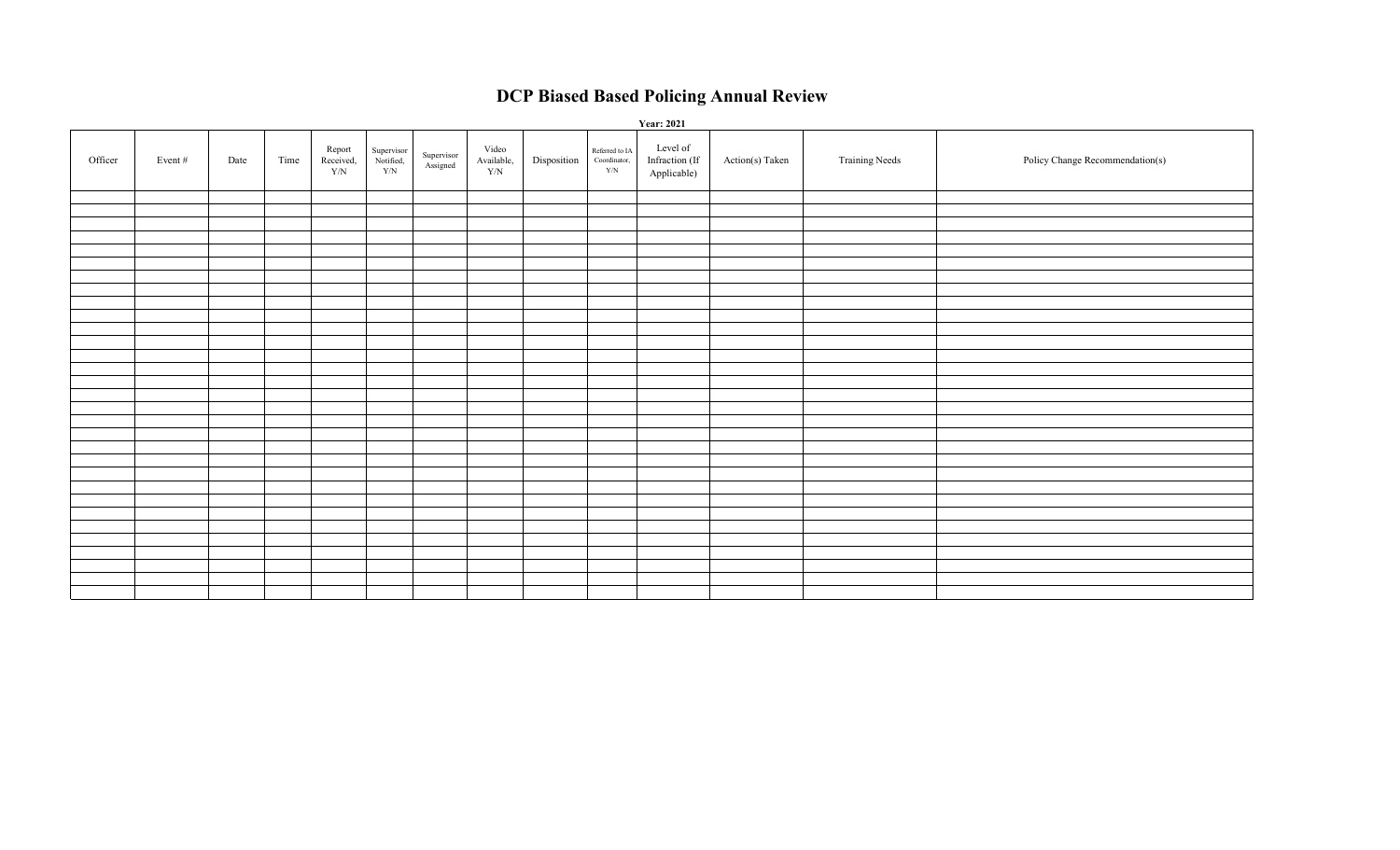# **City of Delafield Police 2021 Grievances Review**

**Date Subject Disposition** 

There have been no grievances filed in 2021.

Submitted by: Captain Robert J. Hagen Date: 1/6/2022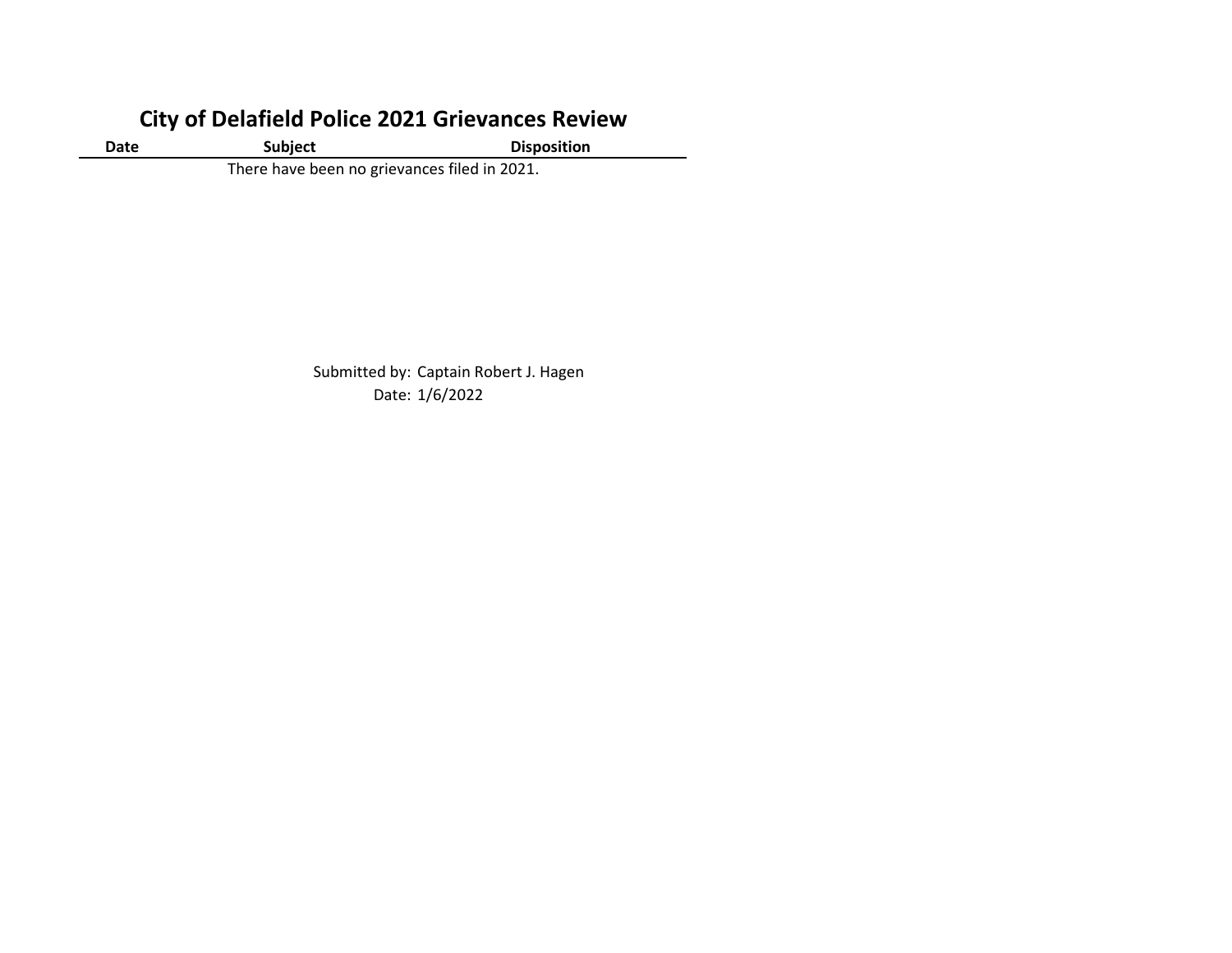# **2021 DCP Internal Affairs/Complaints Report**

| Officer            | $\#$          | Level | Date      | Type             | Description                                | <b>Reported By</b> | <b>Disposition</b> | $\bf Correction$ | Video     |
|--------------------|---------------|-------|-----------|------------------|--------------------------------------------|--------------------|--------------------|------------------|-----------|
| 22                 | $2021 - 01$ H |       | 9/08/2021 | Policy Violation | Possible Law Violation While Off Duty      | Nyren              | Substantiated      | Resigned         | ${\sf N}$ |
|                    |               |       |           |                  |                                            |                    |                    |                  |           |
|                    |               |       |           |                  |                                            |                    |                    |                  |           |
|                    |               |       |           |                  |                                            |                    |                    |                  |           |
|                    |               |       |           |                  |                                            |                    |                    |                  |           |
|                    |               |       |           |                  |                                            |                    |                    |                  |           |
|                    |               |       |           |                  |                                            |                    |                    |                  |           |
|                    |               |       |           |                  |                                            |                    |                    |                  |           |
|                    |               |       |           |                  |                                            |                    |                    |                  |           |
|                    |               |       |           |                  |                                            |                    |                    |                  |           |
|                    |               |       |           |                  |                                            |                    |                    |                  |           |
|                    |               |       |           |                  |                                            |                    |                    |                  |           |
|                    |               |       |           |                  |                                            |                    |                    |                  |           |
|                    |               |       |           |                  |                                            |                    |                    |                  |           |
|                    |               |       |           |                  |                                            |                    |                    |                  |           |
|                    |               |       |           |                  |                                            |                    |                    |                  |           |
|                    |               |       |           |                  |                                            |                    |                    |                  |           |
|                    |               |       |           |                  |                                            |                    |                    |                  |           |
|                    |               |       |           |                  |                                            |                    |                    |                  |           |
|                    |               |       |           |                  |                                            |                    |                    |                  |           |
|                    |               |       |           |                  |                                            |                    |                    |                  |           |
|                    |               |       |           |                  |                                            |                    |                    |                  |           |
|                    |               |       |           |                  |                                            |                    |                    |                  |           |
|                    |               |       |           |                  |                                            |                    |                    |                  |           |
|                    |               |       |           |                  |                                            |                    |                    |                  |           |
|                    |               |       |           |                  |                                            |                    |                    |                  |           |
|                    |               |       |           |                  |                                            |                    |                    |                  |           |
|                    |               |       |           |                  |                                            |                    |                    |                  |           |
|                    |               |       |           |                  |                                            |                    |                    |                  |           |
|                    |               |       |           |                  |                                            |                    |                    |                  |           |
| Dispositions:      |               |       |           |                  |                                            |                    |                    |                  |           |
| Days of Suspension |               |       |           | $\mathbf 0$      | Finalized by Captain Robert Hagen 01-06-22 |                    |                    |                  |           |
| Written Reprimand  |               |       |           | 0                |                                            |                    |                    |                  |           |
| Verbal Reprimand   |               |       |           | $\mathbf 0$      |                                            |                    |                    |                  |           |

Citizen Complaints Internal, Kehl/Hagen/Nyren/Officer Total **Counseling** Exonerated Retraining Unsubstantiated Unfounded Total Verbal Reprimand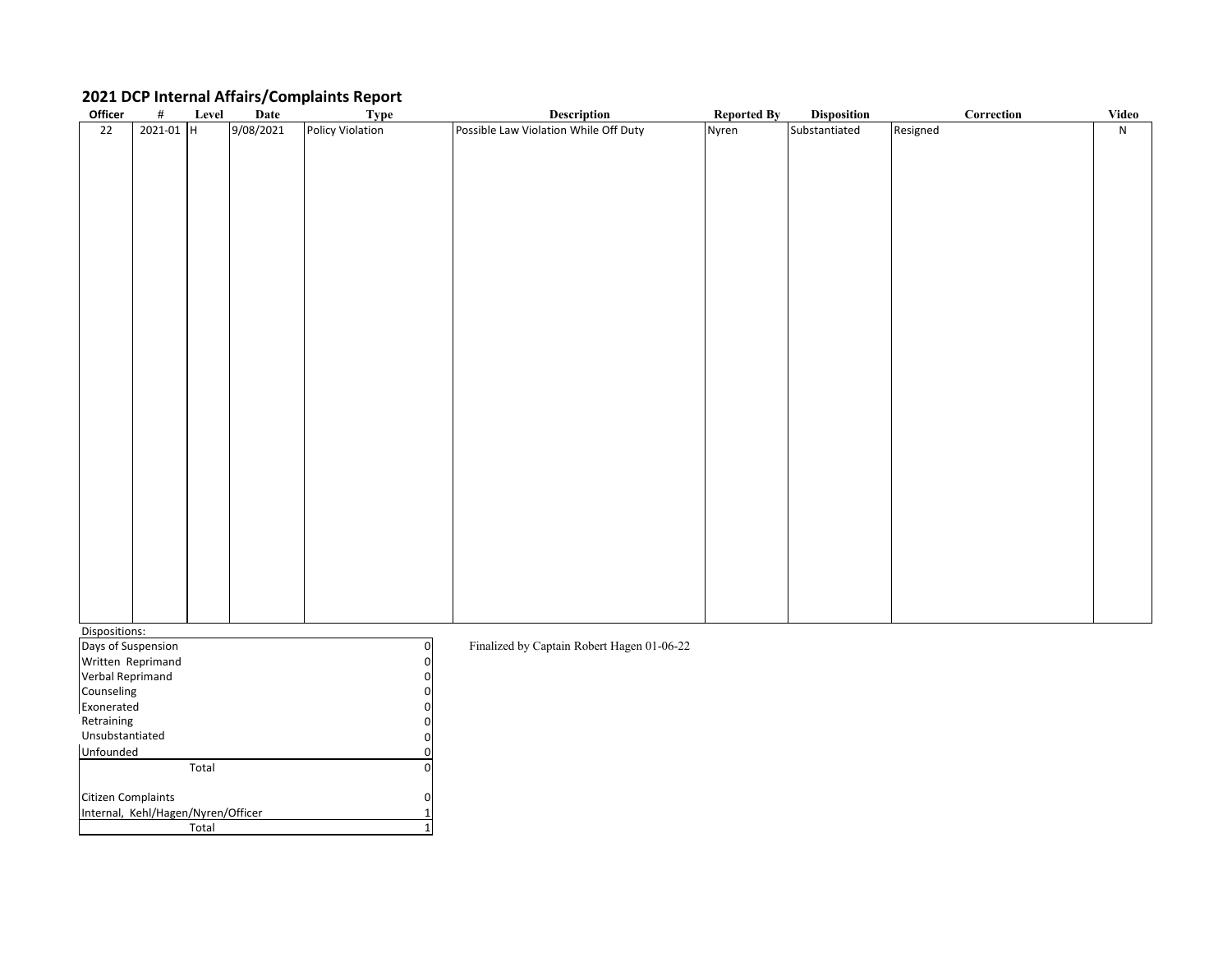|                  |                   |              |     |                      |      | 2020 Ride Alongs |         |             |         |       |  |  |
|------------------|-------------------|--------------|-----|----------------------|------|------------------|---------|-------------|---------|-------|--|--|
| <b>Last Name</b> | <b>First Name</b> | Reauest      | A/D | Ride #1              | Time | <b>Officer</b>   | Ride #2 | <b>Time</b> | Officer | Other |  |  |
| Barber           | Candi             | 12/25/2021 A |     | 12/25/2021 0630-1500 |      | DPB13            |         |             |         |       |  |  |

# Finalized by Captain Robert Hagen 01-06-22 Does Not Include Intern's or Crivilian Volunteers

| Total Requests:      | 1 |
|----------------------|---|
| Approved:            |   |
| Denied:              |   |
| <b>Total Shifts:</b> |   |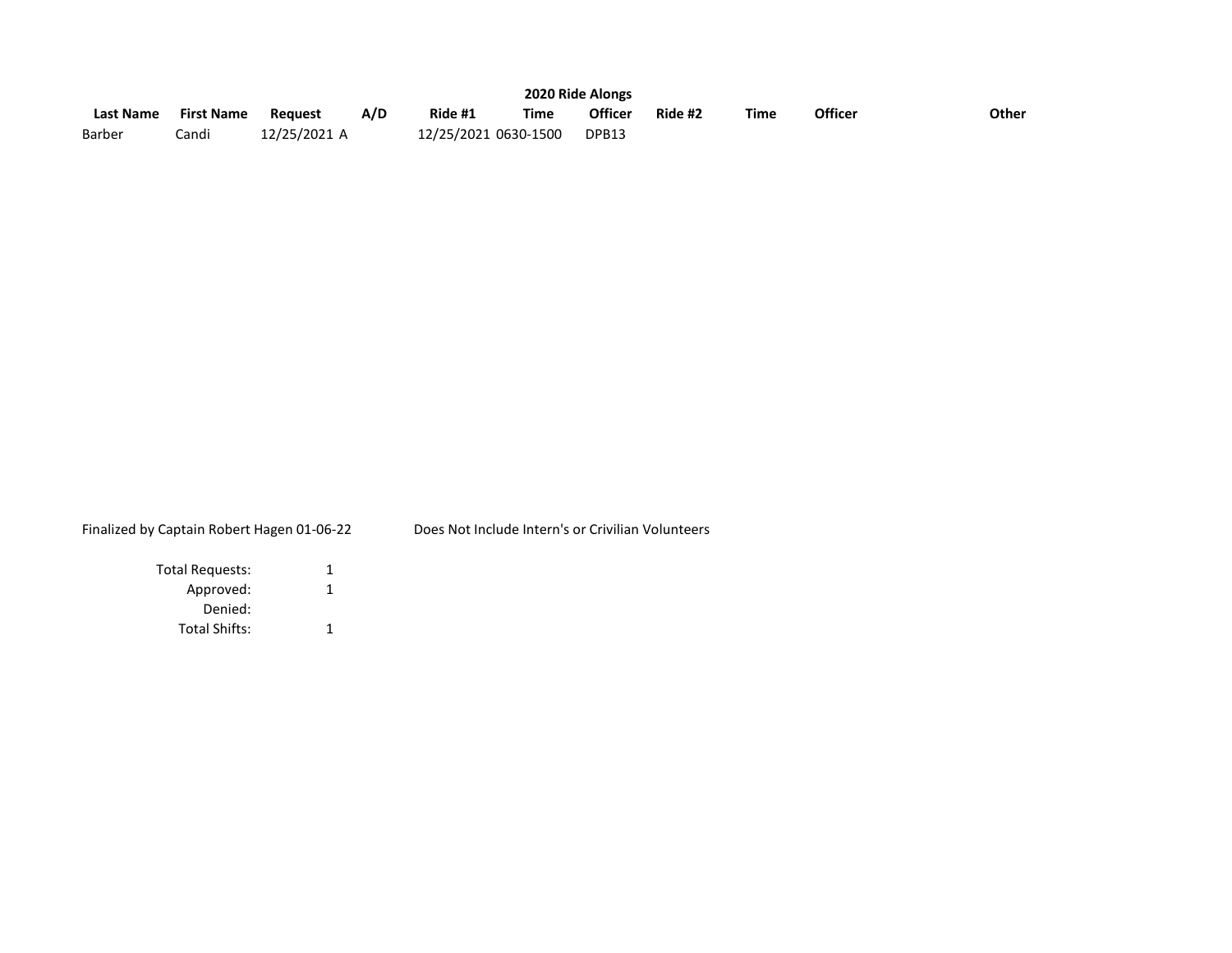| Date              | Time | Sauad |   | Injuries Reportable AR Filed | Investigating<br>Dept | <b>Damage</b><br>Amount | Sauad<br>Repaired |
|-------------------|------|-------|---|------------------------------|-----------------------|-------------------------|-------------------|
| 7/19/2021 12:10am |      | 697   | N |                              | <b>WSD</b>            | \$12,211.00             |                   |
| 12/11/2021 9:53am |      | 699   | N |                              | <b>WSD</b>            | \$4,000                 |                   |

# **City of Delafield Police 2021 Squad Car Crash Re**

Incidents: 2 Injuries: 0 Total Damage: \$ 16,211.00

> Date: 1/6/2022 Submitted by: Captain Robert J. Hagen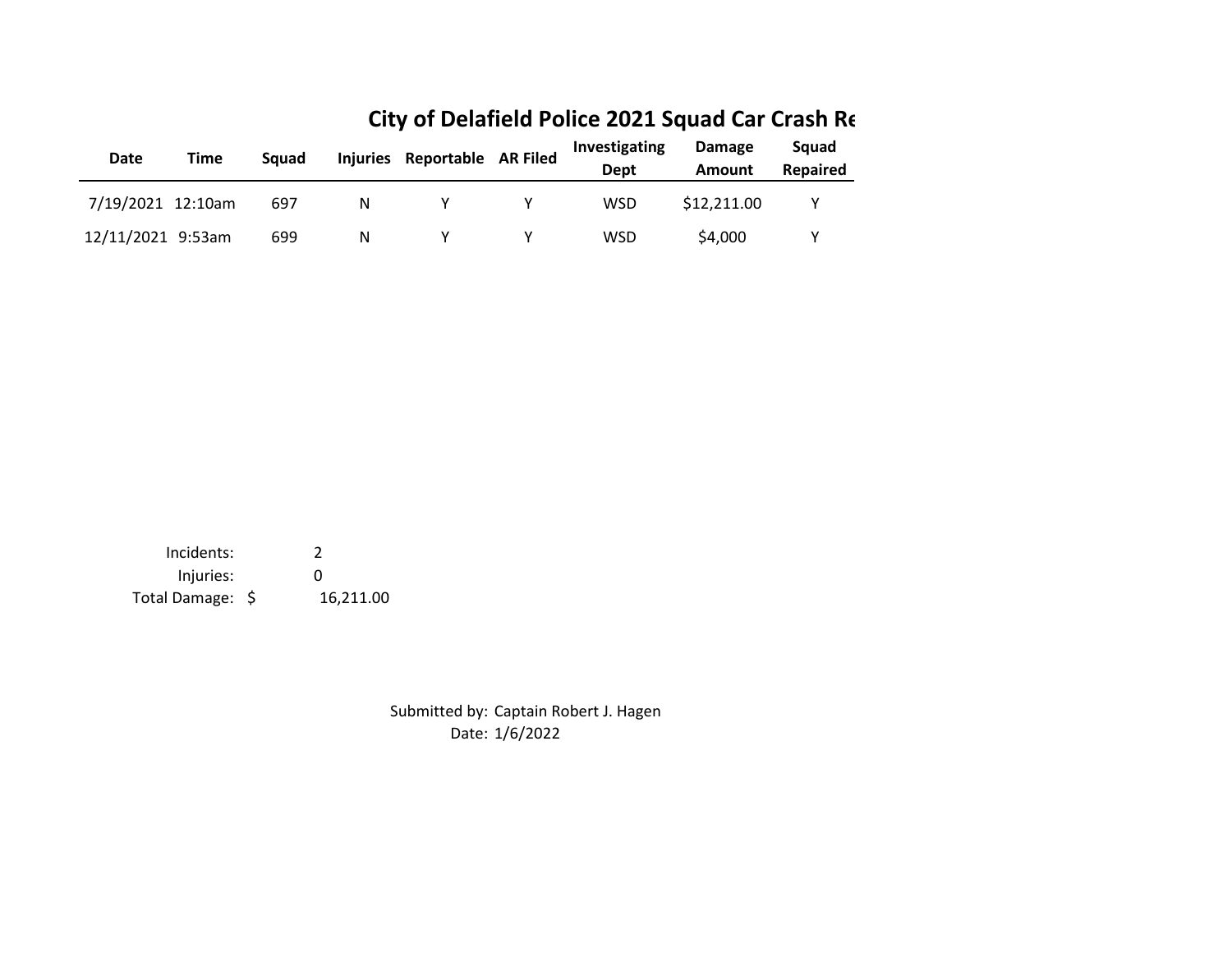# *eview*

# **Damage Description**

Front end damage to vehicle and emergency equipment Driver side rear door and graphics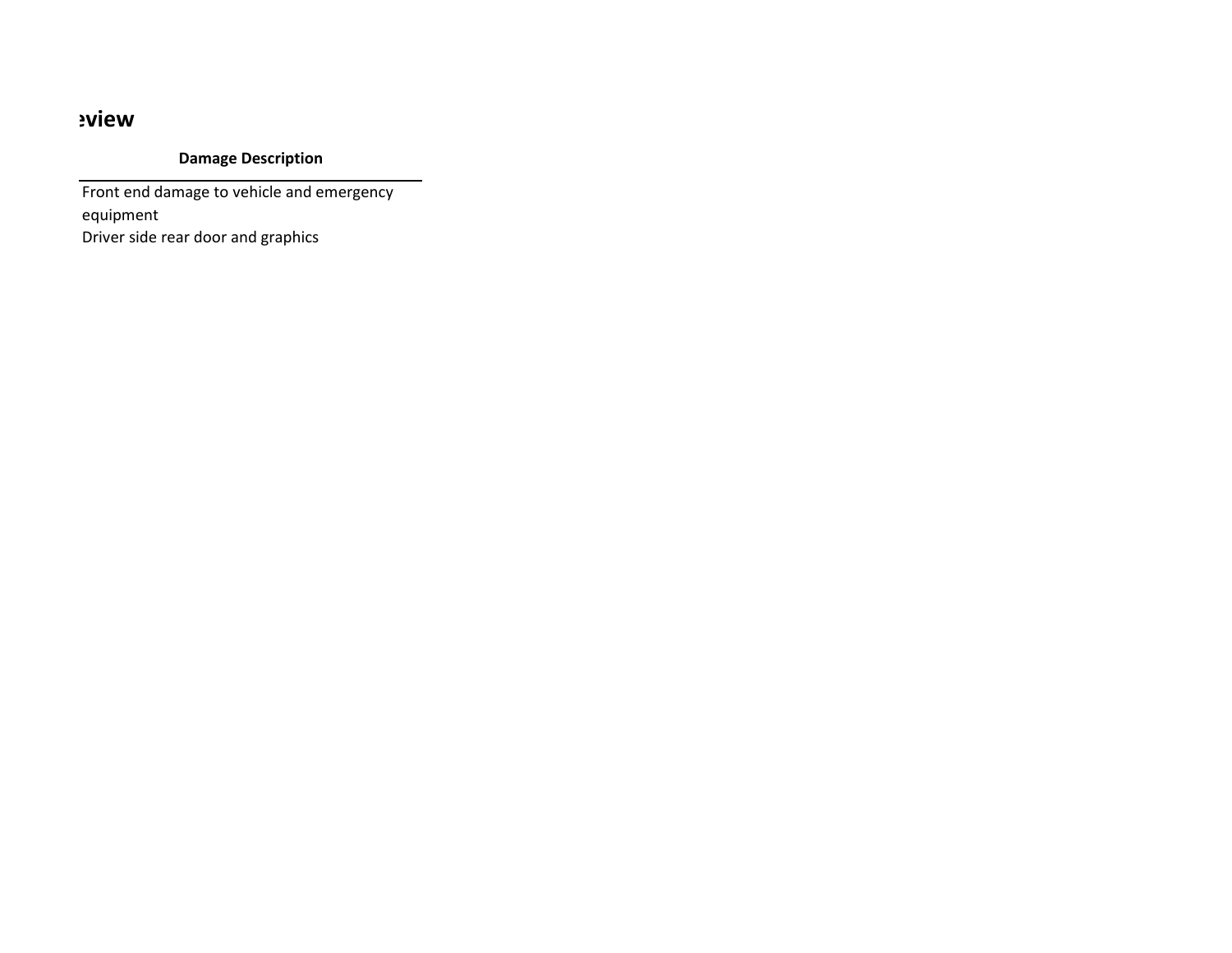| Date       | Time  | Primary/<br>Assist | #Delafield<br>Squads<br>Involved | Original<br>Offense                | <b>Distance</b> | Top<br>Speed | <b>Injuries</b> | <b>Deaths</b> | Property<br>Damage | Outcome                       | Apprehension | Comments                                                                                                         | <b>Review</b><br>Completed |
|------------|-------|--------------------|----------------------------------|------------------------------------|-----------------|--------------|-----------------|---------------|--------------------|-------------------------------|--------------|------------------------------------------------------------------------------------------------------------------|----------------------------|
| 3/3/2021   | 16:07 | Primary            |                                  | Suspicious/<br><b>Retail Theft</b> | 0.8             | 64           | 0               |               |                    | Termination                   | No           |                                                                                                                  |                            |
| 10/29/2021 | 16:06 | Primary            |                                  | Traffic                            | 0.5             | 58           |                 |               |                    | \$8.000.00 Traffic Collission |              | Foot pursuit of operator prior to apprehension                                                                   |                            |
| 12/2/2021  | 14:27 | Assist             |                                  | Traffic                            | 3.7             | 108          | 0               |               |                    | Unknown                       | Unknown      | Original assist unknown reason for pursiut, left as soon as<br>it was learned pursuit was for traffic violation. |                            |

# **City of Delafield Police 2021 Squad Pursuit Review**

| Total Incidents:                 | 3                 |
|----------------------------------|-------------------|
| Incidents w/prop damage:         | 0                 |
| Injuries From Pursuits:          | 1                 |
| <b>Fatalities from Pursuits:</b> | 0                 |
| Terminations:                    | 1                 |
| Apprehensions:                   | 1                 |
|                                  |                   |
| Submitted by:                    | Captain Robert J. |
| n                                | 1 IC IONOO        |

. Hagen

Date: 1/6/2022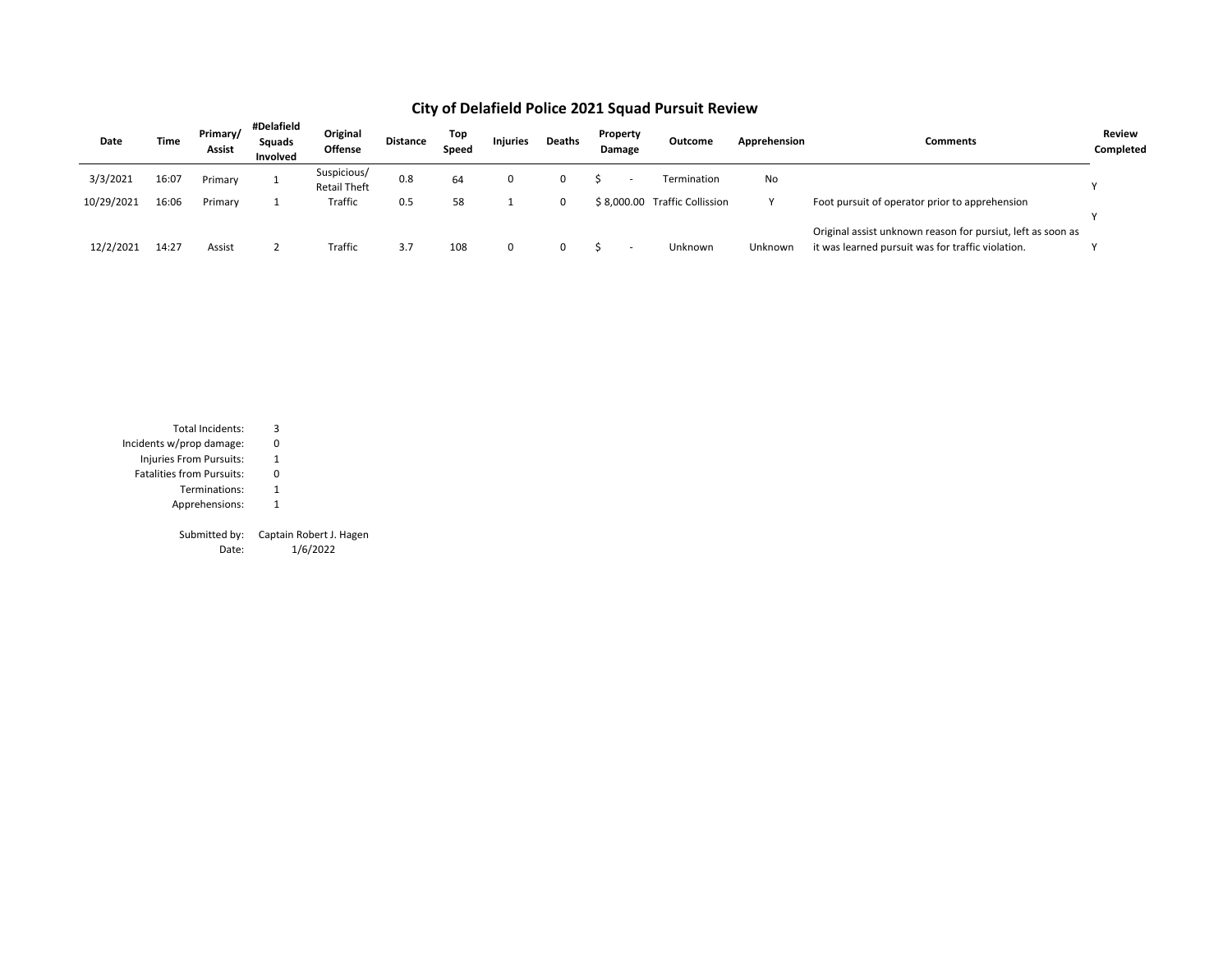| Incident#             |                         | D21001403      | D21003181      | D21003922      | D21005557                     | D21005918    | D21006294    | D21007454                          | D21007652                        | D21007668      | D21007882          | D21007957      | D21008293                 | D21008517      |
|-----------------------|-------------------------|----------------|----------------|----------------|-------------------------------|--------------|--------------|------------------------------------|----------------------------------|----------------|--------------------|----------------|---------------------------|----------------|
| Date                  |                         | 2/16/2021      | 4/4/2021       | 4/27/2021      | 6/14/2021                     | 6/22/2021    | 7/2/2021     | 7/31/2021                          | 8/6/2021                         | 8/6/2021       | 8/13/2021          | 8/15/2021      | 8/25/2021                 | 9/1/2021       |
| Time                  |                         | 17:04          | 20:06          | 20:20          | 1:08                          | 21:37        | 22:13        | 16:18                              | 0:56                             |                | 13:50              | 21:49          | 14:02                     | 13:30          |
| Officer               |                         | 15             | 15             | 10,14          | 12                            | 16           | 3            | 14,18                              | 12                               | 9              | 8,9,16,18          | 15             | 3                         | 2,4,8,13,18    |
| <b>Total Officers</b> |                         | $\overline{4}$ | $\overline{2}$ | $\overline{2}$ | 5                             | $\mathbf{1}$ | 3            | $\overline{2}$                     | 3                                | $\overline{2}$ | 4                  | $\overline{3}$ | $\overline{2}$            | 6              |
| <b>Total Subjects</b> |                         | $\mathbf{1}$   | $\mathbf{1}$   | $\mathbf{1}$   | $\mathbf{1}$                  | $\mathbf{1}$ | $\mathbf{1}$ | 1                                  | $\mathbf{1}$                     | $\mathbf{1}$   | $\mathbf{1}$       | $\mathbf{1}$   | $\mathbf{1}$              | $\mathbf{1}$   |
| Officer Injured       |                         | $\mathbf 0$    | $\mathbf 0$    | 0              | 0                             | 0            | $\mathbf 0$  | 0                                  | 0                                | $\mathbf 0$    | 0                  | $\mathbf 0$    | $\mathbf 0$               | 0              |
| Subjects Injured      |                         | $\mathbf 0$    | $\mathbf 0$    | 0              | $\mathbf{1}$                  | 0            | $\mathbf 0$  | 0                                  | 0                                | $\mathbf 0$    | 0                  | $\mathbf 0$    | $\mathbf 0$               | 0              |
| <b>OC</b>             | $P*$                    |                |                |                |                               |              |              |                                    |                                  |                |                    |                |                           |                |
|                       | $D^*$                   |                |                |                |                               |              |              |                                    |                                  |                |                    |                |                           |                |
| <b>CEW</b>            | $P*$                    |                | X              | X              |                               |              |              |                                    | X                                |                |                    |                |                           |                |
|                       | $D^*$                   |                |                |                | X                             |              |              |                                    |                                  |                |                    |                |                           |                |
| Passive Counter       |                         |                |                |                |                               | X            | X            | X                                  |                                  |                | X                  |                |                           |                |
| <b>Active Counter</b> |                         |                |                |                |                               |              |              |                                    |                                  |                |                    |                |                           |                |
| Expandabl             | $P*$                    |                |                |                |                               |              |              |                                    |                                  |                |                    |                |                           |                |
| e                     | $D^*$                   |                |                |                |                               |              |              |                                    |                                  |                |                    |                |                           |                |
| Wood                  | $P*$                    |                |                |                |                               |              |              |                                    |                                  |                |                    |                |                           |                |
|                       | $D^*$                   |                |                |                |                               |              |              |                                    |                                  |                |                    |                |                           |                |
| Impact                | $P*$                    |                |                |                |                               |              |              |                                    |                                  |                |                    |                |                           |                |
| Munition              | $D^*$                   |                |                |                |                               |              |              |                                    |                                  |                |                    |                |                           |                |
| Incapacitating Tech   |                         |                |                |                |                               |              |              |                                    |                                  |                |                    |                |                           |                |
| Pistol                | $P*$                    | $\pmb{\times}$ |                |                |                               |              |              |                                    | $\pmb{\times}$                   |                |                    |                |                           | $\mathsf{X}$   |
|                       | $D^*$                   |                |                |                |                               |              |              |                                    |                                  |                |                    |                |                           |                |
| Rifle                 | $P*$                    |                |                |                |                               |              |              |                                    |                                  | $\mathsf{X}$   |                    |                |                           | X              |
|                       | $D^*$                   |                |                |                |                               |              |              |                                    |                                  |                |                    |                |                           |                |
|                       | $P*$                    |                |                |                |                               |              |              |                                    |                                  |                |                    |                |                           |                |
| Shotgun               | $D^*$                   |                |                |                |                               |              |              |                                    |                                  |                |                    |                |                           |                |
| Other                 |                         |                |                |                |                               |              |              |                                    |                                  |                |                    | X              | X                         |                |
|                       | P*=Presented            |                | D*=Deployed    |                |                               |              |              |                                    |                                  |                |                    |                |                           |                |
|                       |                         |                |                |                |                               |              |              |                                    |                                  |                |                    |                |                           |                |
|                       | <b>Total Incidents:</b> | 13             |                |                | OC Presented:                 | 0            |              | <b>Expandable Baton Presented:</b> |                                  | 0              |                    |                | Incapacitating Technique: | 0              |
|                       | <b>Total Officers:</b>  | 39             |                |                | OC Deployed:                  | 0            |              | Expandable Baton Deployed:         |                                  | 0              |                    |                | Pistol Presented:         | 3              |
|                       | <b>Total Subjects:</b>  | 13             |                |                | <b>CEW Presented:</b>         | 3            |              |                                    | Wood Baton Presented:            | 0              |                    |                | Pistol Deployed:          | 0              |
|                       | Officers Injured:       | $\mathbf 0$    |                |                | CEW Deployed:                 | $\mathbf{1}$ |              |                                    | Wood Baton Deployed:             | 0              |                    |                | Rifle Presented:          | $\overline{2}$ |
|                       | Subjects Injured:       | $\mathbf{1}$   |                |                | Passive Countermeasure:       | $\sqrt{4}$   |              | <b>Impact Munition Presented:</b>  |                                  | $\pmb{0}$      | Rifle Deployed:    |                |                           | $\pmb{0}$      |
|                       |                         |                |                |                | <b>Active Countermeasure:</b> | $\pmb{0}$    |              |                                    | <b>Impact Munition Deployed:</b> | $\mathbf 0$    | Shotgun Presented: |                |                           | 0              |
|                       |                         |                |                |                |                               |              |              |                                    |                                  |                |                    |                | Shotgun Deployed:         | $\mathsf 0$    |
|                       | Comments:               |                |                |                |                               |              |              |                                    |                                  |                |                    |                | Other:                    | $\overline{2}$ |

# **City of Delafield Police 2021 Use of Force Review**

# **City of Delafield Police 2021 Use of Force Review Page 2**

| Incident# | D21008634 | D21009327 | D21009926  | D21010100  | D21010624  | D21011539  | D21011820  | D21012648  |  |  |  |
|-----------|-----------|-----------|------------|------------|------------|------------|------------|------------|--|--|--|
| Date      | 9/5/2021  | 9/25/2021 | 10/10/2021 | 10/16/2021 | 10/29/2021 | 11/21/2021 | 11/29/2021 | 12/19/2021 |  |  |  |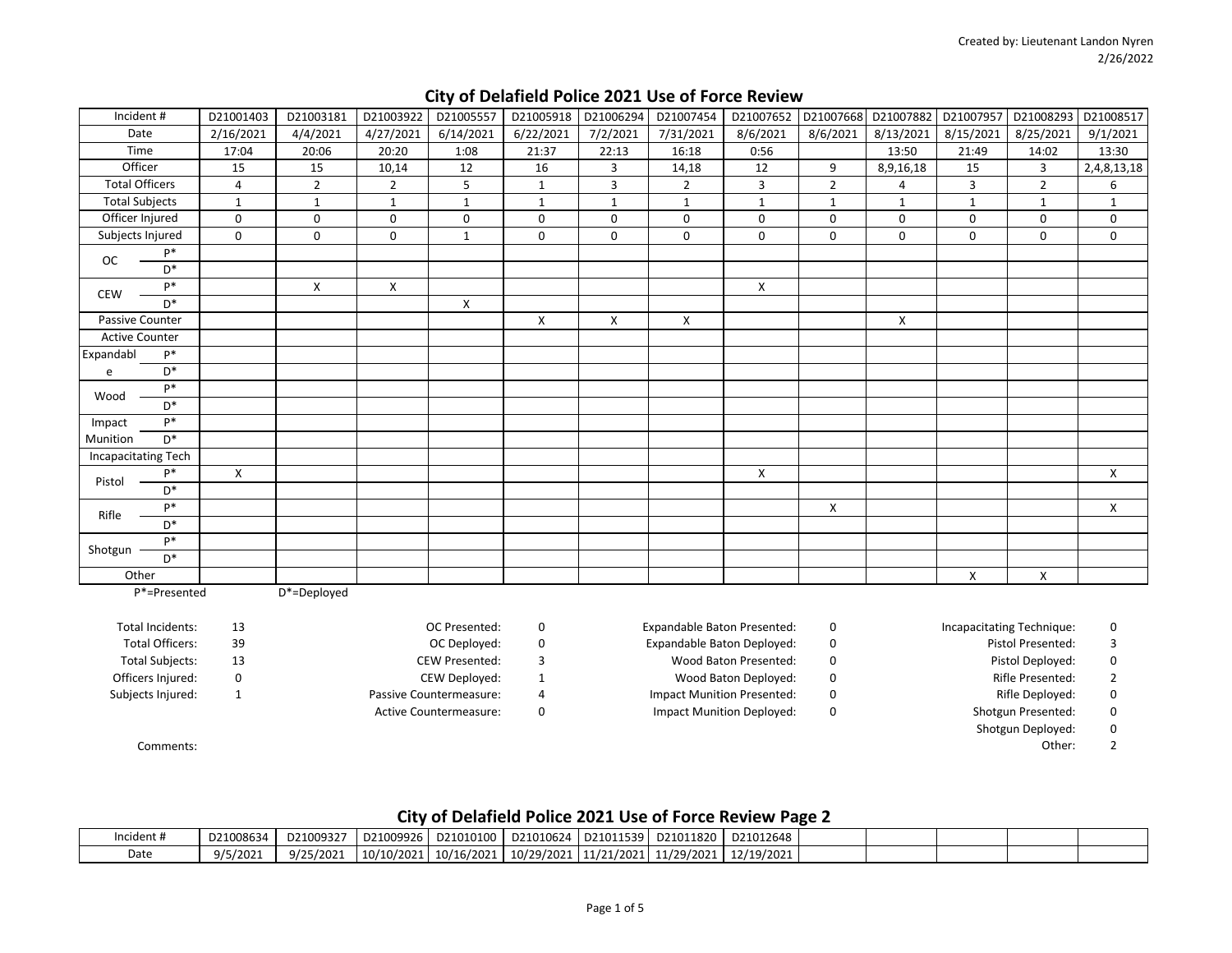| Time                       |                  | 15:29                     |                |                |              |                     |                    |                     |                |  |  |  |
|----------------------------|------------------|---------------------------|----------------|----------------|--------------|---------------------|--------------------|---------------------|----------------|--|--|--|
| Officer                    |                  | 10,18                     | 9              | $15\,$         | 18           | 10                  | 15                 | 10,14               | 15             |  |  |  |
| <b>Total Officers</b>      |                  | $\overline{2}$            | $\overline{7}$ | $\overline{2}$ | 5            | $\mathbf{3}$        | $\overline{4}$     | 3                   | $\overline{2}$ |  |  |  |
| <b>Total Subjects</b>      |                  | $\mathbf{1}$              | $\mathbf{1}$   | $\mathbf{1}$   | $\mathbf{1}$ | $\mathbf{1}$        | $\mathbf{1}$       | $\mathbf{1}$        | $\mathbf{1}$   |  |  |  |
| Officer Injured            |                  | $\mathbf 0$               | 0              | 0              | $\mathbf 0$  | 0                   | $\mathbf 0$        | 0                   | 0              |  |  |  |
| Subjects Injured           |                  | $\mathsf 0$               | $\mathsf 0$    | 0              | $\mathbf 0$  | $\mathsf{O}\xspace$ | $\mathsf 0$        | $\mathsf{O}\xspace$ | $\mathsf 0$    |  |  |  |
| $_{\rm OC}$                | $\mathsf{P}^{*}$ |                           |                |                |              |                     |                    |                     |                |  |  |  |
|                            | $D^*$            |                           |                |                |              |                     |                    |                     |                |  |  |  |
| CEW                        | $\mathsf{P}^*$   | $\mathsf{X}$              |                |                |              |                     |                    | $\pmb{\mathsf{X}}$  |                |  |  |  |
|                            | $D^*$            |                           |                |                |              |                     |                    |                     |                |  |  |  |
| Passive Counter            |                  | $\boldsymbol{\mathsf{X}}$ |                |                |              |                     |                    | X                   |                |  |  |  |
| <b>Active Counter</b>      |                  |                           |                |                |              |                     |                    |                     |                |  |  |  |
| Expandabl                  | $\mathsf{P}^{*}$ |                           |                |                |              |                     |                    |                     |                |  |  |  |
| e                          | $D^*$            |                           |                |                |              |                     |                    |                     |                |  |  |  |
| Wood                       | $\mathsf{P}^{*}$ |                           |                |                |              |                     |                    |                     |                |  |  |  |
|                            | $\mathsf{D}^*$   |                           |                |                |              |                     |                    |                     |                |  |  |  |
| Impact                     | $\mathsf{P}^{*}$ |                           |                |                |              |                     |                    |                     |                |  |  |  |
| Munition                   | $\mathsf{D}^*$   |                           |                |                |              |                     |                    |                     |                |  |  |  |
| <b>Incapacitating Tech</b> |                  |                           |                |                |              |                     |                    |                     |                |  |  |  |
| Pistol                     | $\mathsf{P}^{*}$ |                           |                |                | X            | X                   |                    |                     | $\mathsf{X}$   |  |  |  |
|                            | $D^*$            |                           |                |                |              |                     |                    |                     |                |  |  |  |
| Rifle                      | $\mathsf{P}^*$   |                           | X              |                |              |                     | $\pmb{\mathsf{X}}$ |                     |                |  |  |  |
|                            | $\mathsf{D}^*$   |                           |                |                |              |                     |                    |                     |                |  |  |  |
| Shotgun                    | $\mathsf{P}^*$   |                           |                |                |              |                     |                    |                     |                |  |  |  |
|                            | $D^*$            |                           |                |                |              |                     |                    |                     |                |  |  |  |
| Other                      |                  | X                         |                | X              |              |                     |                    |                     |                |  |  |  |
|                            | P*=Presented     |                           | D*=Deployed    |                |              |                     |                    |                     |                |  |  |  |

| Total Incidents:       | OC Presented:           | Expandable Baton Presented: | Incapacitating Technique: |   |
|------------------------|-------------------------|-----------------------------|---------------------------|---|
| <b>Total Officers:</b> | OC Deployed:            | Expandable Baton Deployed:  | Pistol Presented:         |   |
| <b>Total Subjects:</b> | <b>CEW Presented:</b>   | Wood Baton Presented:       | Pistol Deploved:          | 0 |
| Officers Injured:      | CEW Deployed:           | Wood Baton Deployed:        | Rifle Presented:          |   |
| Subjects Injured:      | Passive Countermeasure: | Impact Munition Presented:  | Rifle Deployed:           |   |

| OC Presented:        | o |
|----------------------|---|
| OC Deployed:         | o |
| <b>EW Presented:</b> | 2 |
| EW Deployed:         | U |
| untermeasure:        | 2 |

0 2 0 0 Subjects Injured: Passive Countermeasure: Impact Munition Presented: Rifle Deployed:

Active Countermeasure:  $\begin{array}{ccc} 0 & \hspace{3cm} \text{Im} \text{part} \text{ M} \text{unit} \text{ion} \text{ Deployed:} & 0 & \hspace{3cm} \text{Shotgun Presented:} \end{array}$ 

8 0 0 0 Total Incidents: OC Presented: Expandable Baton Presented: Incapacitating Technique:

- 0 Shotgun Deployed:
	- 2

Comments: Other:

# **City of Delafield Police 2021 Use of Force Review Page 3**

| Incident # |  |  |  |  |  |  |  |
|------------|--|--|--|--|--|--|--|
| Date       |  |  |  |  |  |  |  |
| Time       |  |  |  |  |  |  |  |
| Officer    |  |  |  |  |  |  |  |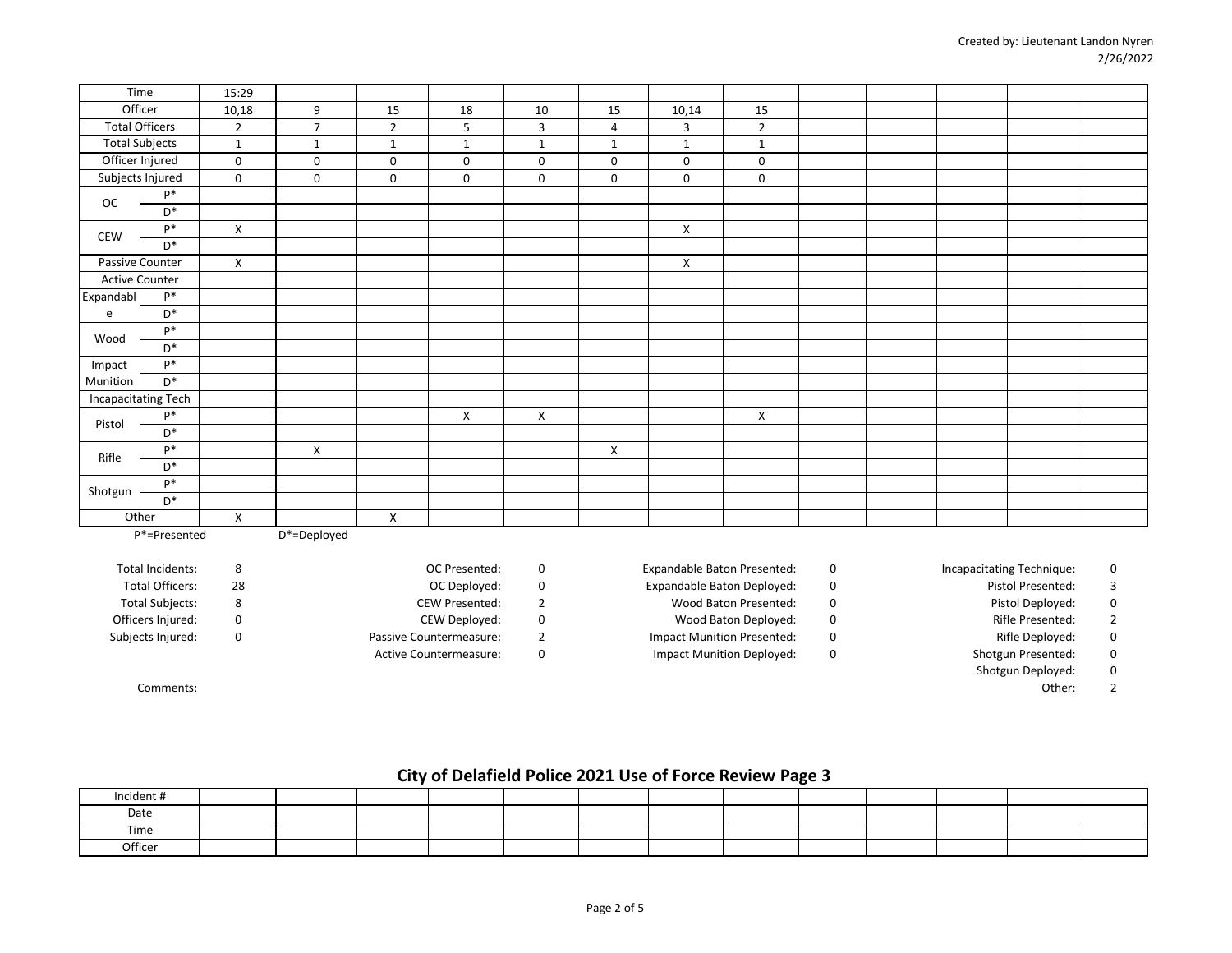| <b>Total Officers</b>      |                |             |  |  |  |  |  |  |
|----------------------------|----------------|-------------|--|--|--|--|--|--|
| <b>Total Subjects</b>      |                |             |  |  |  |  |  |  |
| Officer Injured            |                |             |  |  |  |  |  |  |
| Subjects Injured           |                |             |  |  |  |  |  |  |
| $_{\rm OC}$                | $\mathsf{P}^*$ |             |  |  |  |  |  |  |
|                            | $D^*$          |             |  |  |  |  |  |  |
| CEW                        | $P*$           |             |  |  |  |  |  |  |
|                            | $D^*$          |             |  |  |  |  |  |  |
| Passive Counter            |                |             |  |  |  |  |  |  |
| Active Counter             |                |             |  |  |  |  |  |  |
| Expandabl                  | $P*$           |             |  |  |  |  |  |  |
| e                          | $D^*$          |             |  |  |  |  |  |  |
| Wood                       | $P^*$          |             |  |  |  |  |  |  |
|                            | $\mathsf{D}^*$ |             |  |  |  |  |  |  |
| Impact                     | $\mathsf{P}^*$ |             |  |  |  |  |  |  |
| Munition                   | $\mathsf{D}^*$ |             |  |  |  |  |  |  |
| <b>Incapacitating Tech</b> |                |             |  |  |  |  |  |  |
|                            | $\mathsf{P}^*$ |             |  |  |  |  |  |  |
| Pistol                     | $\mathsf{D}^*$ |             |  |  |  |  |  |  |
| Rifle                      | $\mathsf{P}^*$ |             |  |  |  |  |  |  |
|                            | $\mathsf{D}^*$ |             |  |  |  |  |  |  |
|                            | $\mathsf{P}^*$ |             |  |  |  |  |  |  |
| Shotgun                    | $D^*$          |             |  |  |  |  |  |  |
| Other                      |                |             |  |  |  |  |  |  |
|                            | P*=Presented   | D*=Deployed |  |  |  |  |  |  |

Officers Injured: 0 CEW Deployed: 0 Wood Baton Deployed: 0 Rifle Presented: 0

Total Officers: 0 OC Deployed: 0 Expandable Baton Deployed: 0 Pistol Presented: 0

Total Subjects: 0 CEW Presented: 0 Wood Baton Presented: 0 Pistol Deployed: 0

Subjects Injured: Compart Munition Passive Countermeasure: 0 1 0 1 1 1 | Impact Munition Presented: 0 1 1 2 | Rifle Deployed: 0 1 | Rifle Deployed: 0 1 | Rifle Deployed: 0 1 | Rifle Deployed: 0 | Rifle Deployed: 0 | Rifle

Active Countermeasure:  $\begin{array}{ccc} 0 & \hspace{3cm} \text{Im} \text{part} \text{ M} \text{unit} \text{ion} \text{ Deployed:} & 0 & \hspace{3cm} \text{Shotgun Presented:} \end{array}$ 

0 0 0 0 Total Incidents: OC Presented: Expandable Baton Presented: Incapacitating Technique:

Shotgun Deployed:

Comments: Other:

0 0

# **City of Delafield Police 2021 Use of Force Total Summary**

| Total Incidents:       |    | OC Presented:  | Expandable Baton Presented: | Incapacitating Technique: |    |
|------------------------|----|----------------|-----------------------------|---------------------------|----|
| Total Officers:        | 67 | OC Deployed:   | Expandable Baton Deployed:  | Pistol Presented:         |    |
| <b>Total Subiects:</b> |    | CEW Presented: | Wood Baton Presented:       | Pistol Deploved:          | -0 |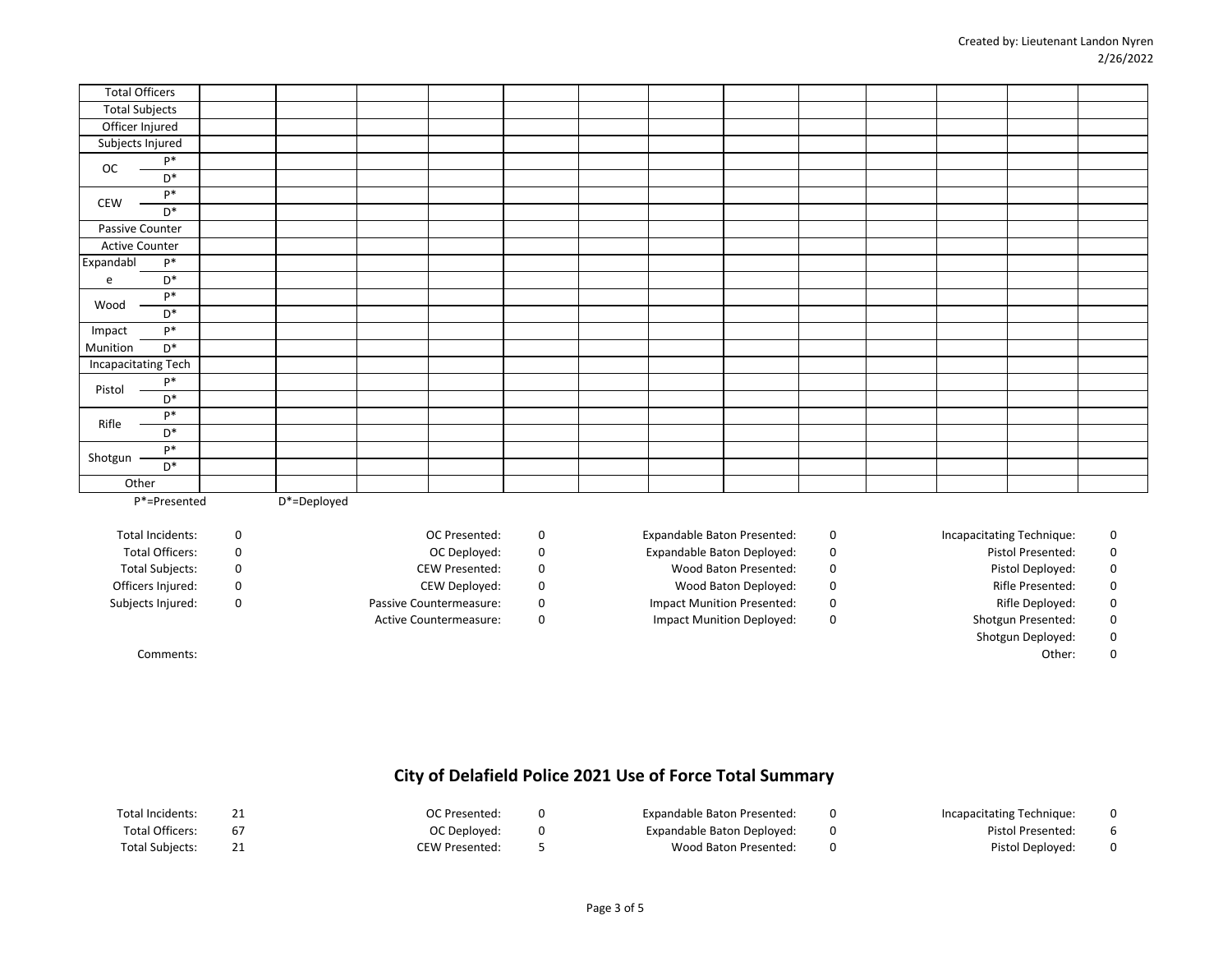- Officers Injured: 0 CEW Deployed: 1 Wood Baton Deployed: 0 Rifle Presented: 4 Subjects Injured: 1 1 1 1 Passive Countermeasure: 6 1 Impact Munition Presented: 0 1 Rifle Deployed: 0 Active Countermeasure:  $\begin{array}{ccc} 0 & \hspace{3cm} \text{Im} \text{part} \text{ M} \text{unit} \text{ion} \text{ Deployed:} & 0 & \hspace{3cm} \text{Shotgun Presented:} \end{array}$ 
	- Shotgun Deployed:
		- 0 4 Other:
- 
- 
- 
- 
-